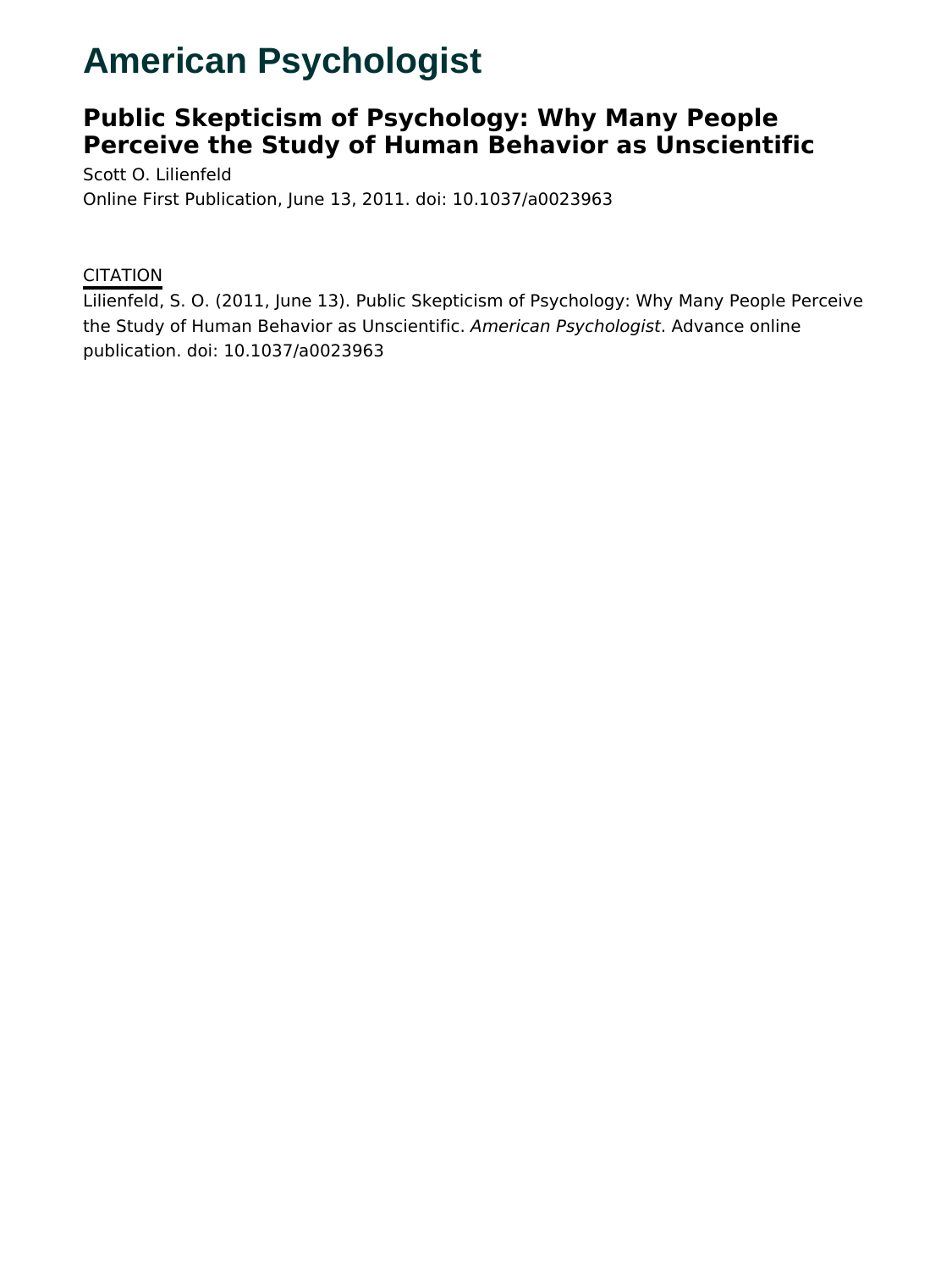## Public Skepticism of Psychology

*Why Many People Perceive the Study of Human Behavior as Unscientific*

Scott O. Lilienfeld *Emory University*

*Data indicate that large percentages of the general public regard psychology's scientific status with considerable skepticism. I examine 6 criticisms commonly directed at the scientific basis of psychology (e.g., psychology is merely common sense, psychology does not use scientific methods, psychology is not useful to society) and offer 6 rebuttals. I then address 8 potential sources of public skepticism toward psychology and argue that although some of these sources reflect cognitive errors (e.g., hindsight bias) or misunderstandings of psychological science (e.g., failure to distinguish basic from applied research), others (e.g., psychology's failure to police itself, psychology's problematic public face) reflect the failure of professional psychology to get its own house in order. I offer several individual and institutional recommendations for enhancing psychology's image and contend that public skepticism toward psychology may, paradoxically, be one of our field's strongest allies.*

*Keywords:* psychology, skepticism, bias, psychotherapy, misconceptions, self-help

henever we psychologists dare to venture outside of the hallowed halls of academia or our therapy offices to that foreign land called the "real world," we are likely at some point to encounter a puzzling and, for us, troubling phenomenon. Specifically, most of us will inevitably hear the assertion from laypersons that psychology—which those of us within the profession generally regard as the scientific study of behavior, broadly construed—is in actuality not a science. Some outsiders go further, insinuating or insisting that much of modern psychology is pseudoscientific. Keith Stanovich (2009) dubbed psychology the "Rodney Dangerfield of the sciences" (p. 175) in reference to the late comedian famous for joking that "I don't get no respect." As Stanovich observed, "Most judgments about the field and its accomplishments are resoundingly negative" (p. 175).

Ironically, some of the harshest criticisms of contemporary psychology's scientific status have come from within the ranks of psychology itself (see Gergen, 1973; S. C. Hayes, 2004; Lilienfeld, 2010; Lykken, 1968, 1991; G. A. Miller, 2004; Skinner, 1987). Specifically, many scholars within psychology have rued the extent to which (a) excessive reliance on statistical significance testing, (b) the propensity of psychologists to posit vague theoretical entities that are difficult to test, and (c) political correctness

and allied trends (see Redding & O'Donohue, 2009, and Tierney, 2011, for recent discussions) have retarded the growth of scientific psychology. Others (e.g., Dawes, 1994; Lilienfeld, Lynn, & Lohr, 2003; Thyer & Pignotti, in press) have assailed the scientific status of large swaths of clinical psychology, counseling psychology, and allied mental health disciplines, contending that these fields have been overly permissive of poorly supported practices. Still others (e.g., S. Koch, 1969; Meehl, 1978) have bemoaned the at times painfully slow pace of progress of psychology, especially in the "softer" domains of social, personality, clinical, and counseling psychology.

Such criticisms have been ego bruising to many of us in psychology. At the same time, they have been valuable and have spurred the field toward much needed reforms, such as greater emphasis on effect sizes and confidence intervals in addition to (or in lieu of) tests of statistical significance (Cohen, 1994; Meehl, 1978) and the development of criteria for, and lists of, evidence-based psychological interventions (Chambless & Hollon, 1998). Yet with the exception of criticisms of mental health practice, most of the concerns voiced by insiders probably overlap only minimally with those of outsiders.

Whatever the sources of the public's skepticism of psychology's scientific status, it is clear that such doubts are not new (Benjamin, 2006)—nor is our field's deepseated insecurity about how outsiders view it. As Coon (1992) remarked when explaining psychology's conspicuous omission from Auguste Comte's mid-19th-century hierarchy of the sciences,

It is well-known that whereas sociology sat at the peak of the Comtian hierarchy, psychology was not even on the pyramid, having been deemed incapable of becoming a science because its subject matter was unquantifiable and its methods mired in a metaphysical morass. Psychology has never quite lived this down and, as psychologists themselves like to say, has never recovered from its adolescent physics envy. (p. 143)

I thank Robin Cautin, David Baker, Steven Jay Lynn, William O'Donohue, and Rachel Winograd for their helpful comments on a draft of this article and Rhea Farberman, Anthony Pratkanis, and Jim Clark for sharing useful resources.

Correspondence concerning this article should be addressed to Scott O. Lilienfeld, Department of Psychology, Emory University, Room 473, Psychology and Interdisciplinary Sciences Building, 36 Eagle Row, Atlanta, GA 30322. E-mail: slilien@emory.edu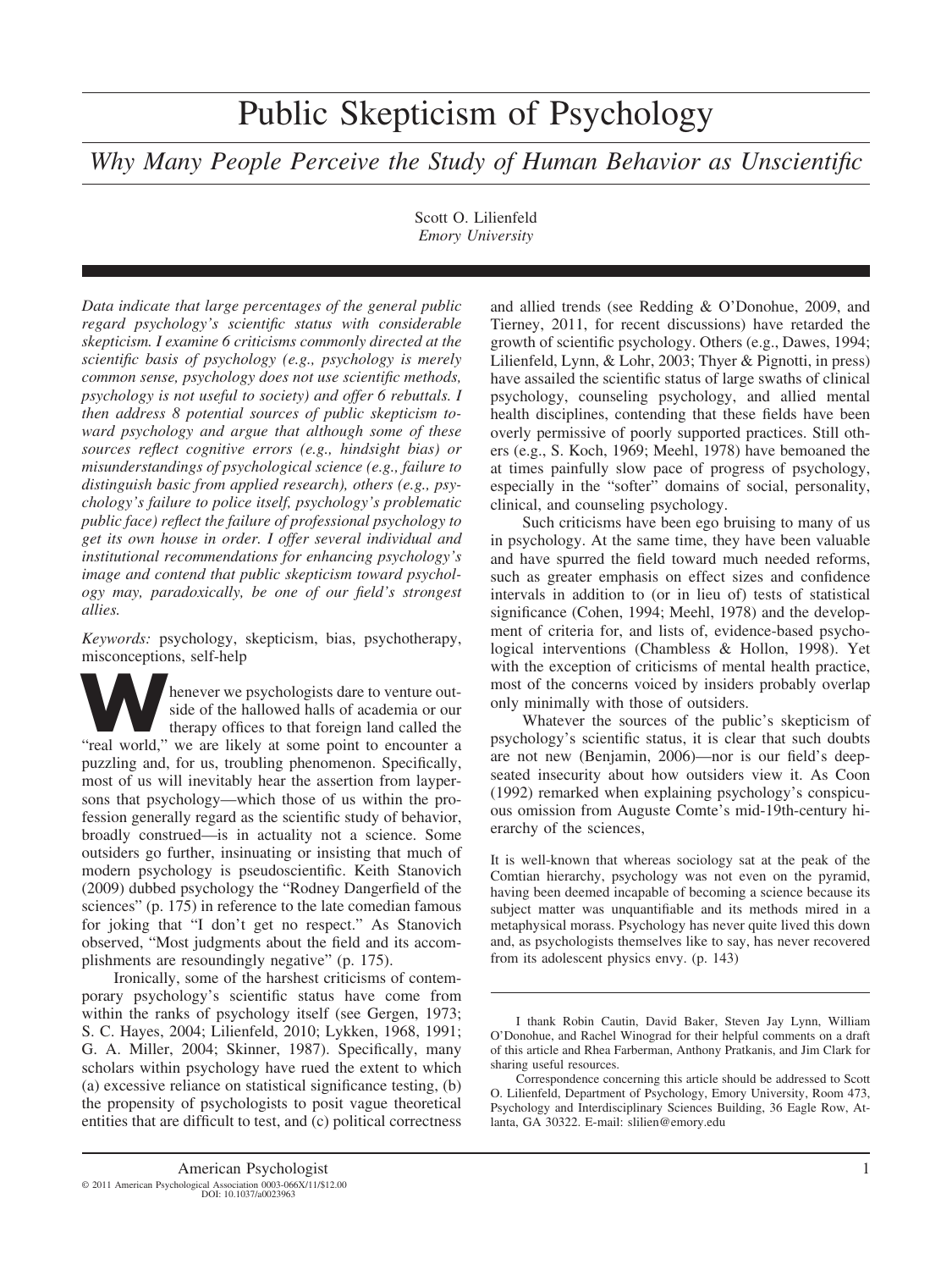

**Scott O. Lilienfeld**

Nevertheless, as a field, we have been reluctant to examine the reasons for the widespread and longstanding public skepticism of psychology (but see Benjamin, 1986, for a useful historical analysis), perhaps because we see little merit in these reasons. Nor have we invested much effort in generating potential solutions for enhancing our field's public image.

Yet we ignore negative lay perceptions of psychology at our peril. Public skepticism of psychology may render would-be mental health consumers reluctant to seek out our potentially valuable clinical services. Public skepticism may have also contributed indirectly to psychology's noticeable absence from some funding agencies' lists of Science, Technology, Engineering, and Mathematics (STEM) disciplines (Price, 2011). As a consequence of this lack of recognition, "Psychologists are often not eligible for targeted funding for education, professional training, and research that could contribute substantially to achieving STEM goals" (American Psychological Association [APA] 2009 Presidential Task Force Report on the Future of Psychology as a STEM Discipline, 2010, p. 6), such as programs for boosting psychology students' science and mathematics literacy. In addition, public skepticism of our field may foster the seemingly perpetual misunderstanding of psychological research by politicians, some of whom control the purse strings for federal funding of our research. Prompted in part by attacks from members of Congress against several federally funded studies on psychological topics (e.g., primate responses to inequity, the effects of retirement on marital quality), the APA Science Directorate (2006) prepared a "Self-Defense for the Psychological Scientist" pamphlet that provided researchers with advice for countering misperceptions of their studies by politicians. Certainly, the APA, the Association for Psychological Science (APS), and other professional organizations are right to rebut such misunderstandings when they arise. Yet, with the exception of the APA Science Directorate pamphlet, such efforts are usually reactive rather than proactive. Moreover, these efforts may meet with mixed and at best short-term success, because they largely neglect to appreciate the underlying reasons for policymakers' skepticism.

Understanding why many nonpsychologists are skeptical of psychology is important for four reasons. First, such knowledge can forearm psychologists not only when fielding questions from skeptical relatives at holiday dinners ("But isn't what you're studying pretty obvious?") but, more crucially, when encountering resistance about psychological findings from students, therapy clients, and laypersons. In this way, such knowledge can equip psychologists with intellectual ammunition against misguided criticisms of their field. Second, such knowledge may allow psychologists to anticipate commonplace objections to psychological research from policymakers and help psychologists explain the pragmatic and theoretical significance of their research to outsiders. Third, such knowledge is valuable in its own right, because it sheds light on the psychological sources of resistance to the scientific study of human nature (see also Bloom & Weisberg, 2007, for a discussion of developmental precursors of resistance to science). In this respect, it may help us to grasp why so many educated individuals find psychology to be unscientific. Fourth, such knowledge may aid psychologists in crafting recommendations for counteracting public and policymakers' misunderstandings of psychology.

In this article, I pose two overarching questions: (a) Are the negative views of psychology's scientific status held by many outsiders warranted? (b) What are the principal sources of these views? I place primary emphasis on the psychological and sociological reasons for the public's skepticism of psychology's scientific status. Nevertheless, I acknowledge that these negative attitudes have deep historical roots, including early 20th-century psychologists' entanglements with the paranormal and spiritualism, which probably contributed to psychology's less than glowing public image (Benjamin, 2006; Coon, 1992). I conclude by proposing several individual and institutional recommendations for diminishing the widespread public skepticism of psychology as a scientific discipline. Before doing so, I canvass data on the prevalence of the public's skeptical attitudes toward psychology's scientific status, as such data offer us a glimpse of the magnitude of the problem we confront. As we will see, the data also provide us with tantalizing clues to the reasons for many laypersons' negative attitudes toward our field.

## **The Prevalence of Public Skepticism of Psychology**

One need not look far and wide in the media to find examples of skepticism toward psychology. In 1982, a *New York Times* editorial subtitled "If This Is Consensus, Psychology Can't Be Much of a Science" (Wade, 1982, p. A28) reported on a *Psychology Today* survey that asked 11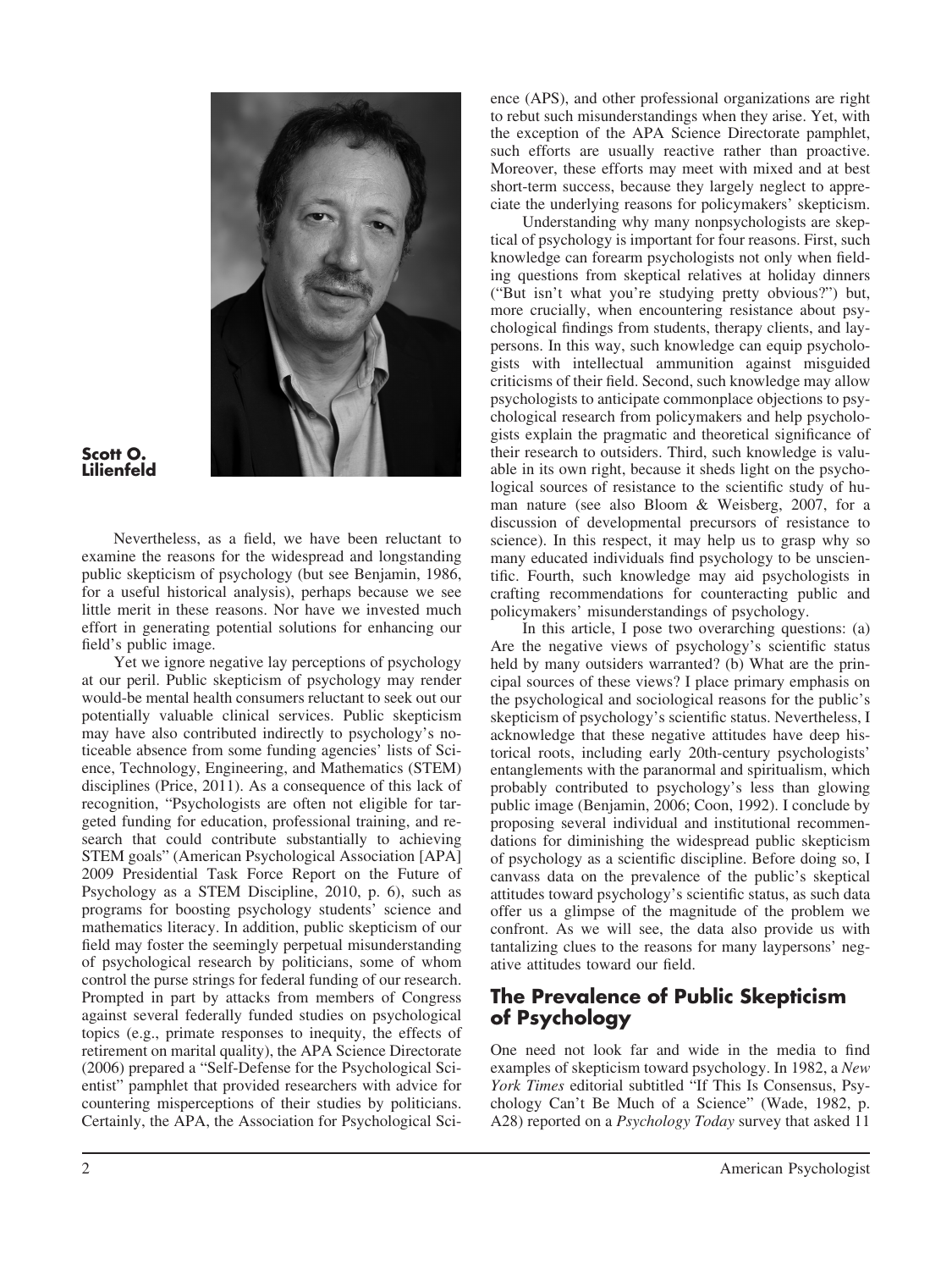psychologists to name the most significant psychological finding of the previous 15 years. The writer concluded wryly, "The results are astonishing: it would seem that there has been none" (Wade, 1982, p. A28). Observing that minimal consensus emerged among the psychologists who were queried, he further contended that this lack of agreement "evinces a serious problem in their [psychologists'] academic discipline" (Wade, 1982, p. A28). Some readers may also recall the time that David Stockman, President Reagan's Director of the Office of Management and Budget, derided psychology as a pseudoscience when justifying his administration's intention to slash behavioral science funding (Benjamin, 2003). More recently, other readers may remember when Dr. Laura Schlessinger (2000), better known as "Dr. Laura," proclaimed on her radio show, "Psychology has become a God to the general public. It is not science." Yet just how representative are these scattered assertions? The answer is sobering, at least to those of us in the field: Evidence suggests that serious doubts regarding psychology's scientific status are relatively widespread among the general public.

As Wood, Jones, and Benjamin (1986; see also Benjamin, 1986) noted, several early studies (e.g., Guest, 1948; Withey, 1959) suggested that many laypersons hold negative views of psychology. In contrast, some recent surveys have yielded more encouraging results. Kabatznick (1984) found that only about 25% of individuals, including business people, mall shoppers, and physical and biological scientists, hold mostly negative views of psychologists. Wood et al. surveyed 201 members of the community from four major metropolitan areas (Los Angeles, Milwaukee, Houston, and Washington, DC). They found that 8.5% of participants had neither "favorable" nor "somewhat favorable" views of psychology; 15.5% disagreed that psychology is a science. Eighty-three percent of respondents, however, believed that daily life experiences afford them adequate training in psychology, suggesting that many laypersons do not appreciate the crucial role of formal scientific training in understanding human behavior.

Other data suggest more troubling trends. Janda, England, Lovejoy, and Drury (1998) contacted a randomly selected community sample of 141 adults in Virginia, 100 of whom agreed to participate. Participants rated psychology and sociology significantly lower than the five other disciplines examined (biology, chemistry, economics, medicine, and physics) in their "contribution of the discipline to society" (p. 141); the mean score for psychology was 4.94  $(SD = 1.46)$  on a 7-point scale. They also rated psychology  $(M = 5.08, SD = 1.45)$ , sociology, and economics lower than the other professions in terms of expertise—namely, the difference between what an ostensible expert in the field as opposed to the average person knows about the subject matter. Of 27 spontaneous comments by participants, 25 pertained to psychology, 24 of which were deemed "clearly negative" (p. 141). The authors noted,

Many of the negative comments had as their theme that at least some of what psychologists have to say cannot be believed and that people should rely instead on their common sense. A few

respondents had much stronger views, suggesting that psychology was responsible for creating problems for our society. (Janda et al., 1998, p. 141)

In a second study, Janda et al. (1998) surveyed 72 participants who were faculty members at a university in Virginia and asked them to rate the same variables as in the previous study. For the variables of contribution to the discipline ( $M = 5.06$ ,  $SD = 0.96$ ) and expertise ( $M = 4.72$ ,  $SD = 1.24$ , psychology ranked lower than the other five disciplines (only sociology did not differ significantly from psychology); the authors did not separate out these ratings by area of faculty expertise.

The most recent large-scale survey, the APA Benchmark Study (Penn, Schoen and Berland Associates, 2008), sampled 1,000 adults across the United States. The findings of this important study are multifaceted and give psychologists ample reasons to both cheer and moan. On the relatively positive side, the researchers found that 82% agreed that psychological research helps to improve people's lives either "somewhat or a lot," with 16% disagreeing (see also Mills, 2009).

On the mostly negative side, only a minority of participants appeared to view psychology as scientific. On a forced-choice question, only 30% agreed that "psychology attempts to understand the way people behave through scientific research," whereas 52% agreed that "psychology attempts to understand the way people behave by talking to them and asking them why they do what they do" (Penn, Schoen and Berland Associates, 2008, p. 29). Others voiced doubts about psychology's scientific standards: 41% believed that psychology is less rigorous than medical research and 31% that it is less rigorous than economic research, with 11% in both cases stating that it is "a lot less rigorous." Even more striking was the finding that few participants seemed aware of psychology's impact on myriad applied domains. When offered a choice among multiple professions (e.g., psychologists, psychiatrists, lawyers, businesspersons, priests and other religious figures), only 22% selected psychologists when asked which profession is best suited to reducing divorce rates, with 37% selecting religious figures. Only 12% selected psychologists when asked which profession is best suited to addressing physical health problems, such as obesity and smoking (60% selected physicians); 11% selected psychologists when asked which profession is best suited to improving organizational productivity and morale (37% selected businesspersons); and 2% selected psychologists when asked which profession is best suited to understanding economic problems (57% selected economists and 15% selected businesspersons). Most disconcerting of all, 1% (!) selected psychologists when asked which profession is best suited to confronting the problems posed by climate change, with 44% selecting engineers and 16% economists. Finally, although 62% agreed that the federal government should spend more money on psychological research, 29% disagreed, with 13% opining that the government should spend "a lot" less money on such research.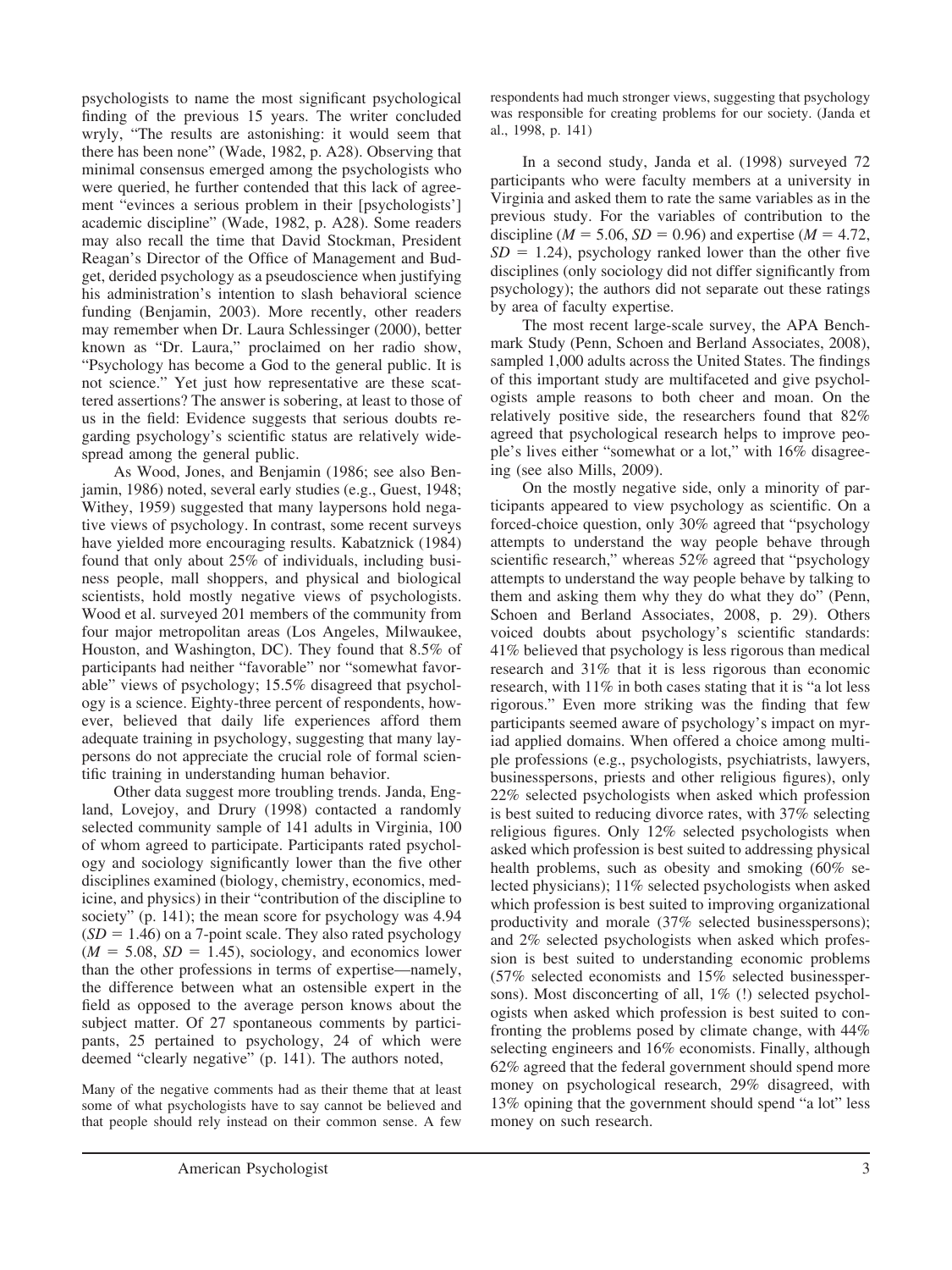Few studies have examined the attitudes of students from nonpsychological disciplines toward psychology. Martin, Sadler, and Baluch (1997) administered attitudinal questions to 193 students drawn from various majors at a British university. They found that engineering students were significantly less likely than students in other fields (e.g., sociology, business, English) to regard psychology as either a science or a social science. On average, students across disciplines tended to view psychology as a social science but not as a genuine science, although the authors did not report means for these comparisons (but see Bartels, Hinds, Glass, and Ryan, 2009, who found no significant differences among students from different majors in the view that psychology is a science).

In sum, survey data indicate that although most members of the public hold generally positive views of psychology's scientific status, nontrivial minorities do not hold such views. Hefty percentages view psychology as less valuable to society than a number of other disciplines, including physics, business, medicine, and engineering (Janda et al., 1998). Moreover, many laypersons view psychology as largely nonscientific and as lacking in scientific rigor. Consistent with the results of earlier surveys (Wood et al., 1986), the data from the APA Benchmark Study (Penn, Schoen and Berland Associates, 2008) suggest that many members of the public appear unaware of the breadth of psychology's current and potential contributions to society (e.g., Zimbardo, 2004), including its applications to physical health, worker productivity, economic problems, and the environment.

## **Six Common Criticisms of the Scientific Basis of Psychology and Six Rebuttals**

To what extent is the public's skepticism of our field merited? Perhaps the best means of addressing this question is to examine the most prevalent criticisms of psychology's scientific basis and to evaluate how well they withstand careful scrutiny. Here I evaluate the merits of six widely voiced criticisms.

### *"Psychology Is Merely Common Sense"*

As Stanovich (2009) observed, the claim that psychology is scant more than common sense is among the most ubiquitous criticisms of our field (see also Chabris & Simons, 2010; Furnham, 1988; Kelley, 1992). Some popular websites and newspapers have recently introduced regular columns titled "The Duh Files," consisting of ostensibly obvious findings (e.g., that television shows featuring sex are viewed more often than other television shows, that women can tolerate pain better than men can), many of which derive from psychological research (e.g., see http://thebadmomsclub. com/2010/04/from-the-duh-files-women-can-tolerate-painmore.html; http://haigmedia.blogspot.com/2008/04/morefrom-duh-files.html). Moreover, so-called "folk knowledge" or "fireside inductions" (Meehl, 1971), such as "opposites attract," "familiarity breeds contempt," or "we use only 10% of our brain power," are omnipresent in popular culture, even though all are contradicted by controlled research (Lilienfeld, Lynn, Ruscio, & Beyerstein, 2010).

In recent years, several high-profile radio hosts (e.g., Prager, 2002; Schlessinger, 2000) and writers have suggested that common sense should almost always trump scientific findings in psychology and allied fields. In a widely discussed *New York Times* editorial, influential science journalist John Horgan (2005) argued that common sense should be an arbiter of the value of scientific theories in numerous disciplines, including psychology and neuroscience. Horgan wrote, "I have also found common sense— ordinary, nonspecialized knowledge and judgment—to be indispensable for judging scientists' pronouncements" (p. A34). For Horgan, it is "only sensible to doubt" (p. A34) findings that clash with our intuitions. Even some psychology scholars (e.g., Kluger & Tikochinsky, 2001; Redding, 1998) have suggested that psychological findings that contravene popular wisdom should be treated with considerable skepticism.

The view that accurate psychological knowledge is merely common sense is also pervasive in the legal arena. In one striking example, in the 2007 trial of former White House aide I. Lewis (Scooter) Libby, Judge Reginald Walton disallowed expert testimony on the malleability of human memory (from psychologist Robert Bjork of the University of California at Los Angeles) on the grounds that the fallibility of memory is a "commonplace matter of course" for jurors and that jurors can safely rely on their "common sense" to ascertain how memory works (see Kassam, Gilbert, Swencionis, & Wilson, 2009, p. 552).

Contradicting this position, scores of psychology findings violate popular wisdom; in a recent book, my colleagues and I (Lilienfeld et al., 2010) collected over 300 examples. Here, for example, is a sampling of the prevalence of psychological misconceptions derived from surveys of undergraduates in North American psychology classes, followed in parentheses by the percentage of participants who endorsed each misconception:

- Expressing pent-up anger reduces anger (66%; Brown, 1983).
- Strange behaviors are especially likely during full moons (65%; G. W. Russell & Dua, 1983).
- People with schizophrenia have multiple personalities (77%; Vaughan, 1977).
- Human memory operates like a tape recorder  $(27\%;$ Lenz, Ek, & Mills, 2009).
- The polygraph test is a highly accurate detector of lies (45%; Taylor & Kowalski, 2004).
- Hypnotized people act like robots and blindly follow the suggestions of hypnotists (44%; Green, Page, Rasekhy, Johnson, & Bernhardt, 2006).
- On a multiple-choice test, one should stick with one's original answer, even if a different answer seems correct (75%; Kruger, Wirtz, & Miller, 2005).

Erroneous beliefs about psychology are widespread in the general population too. Surveys of laypersons reveal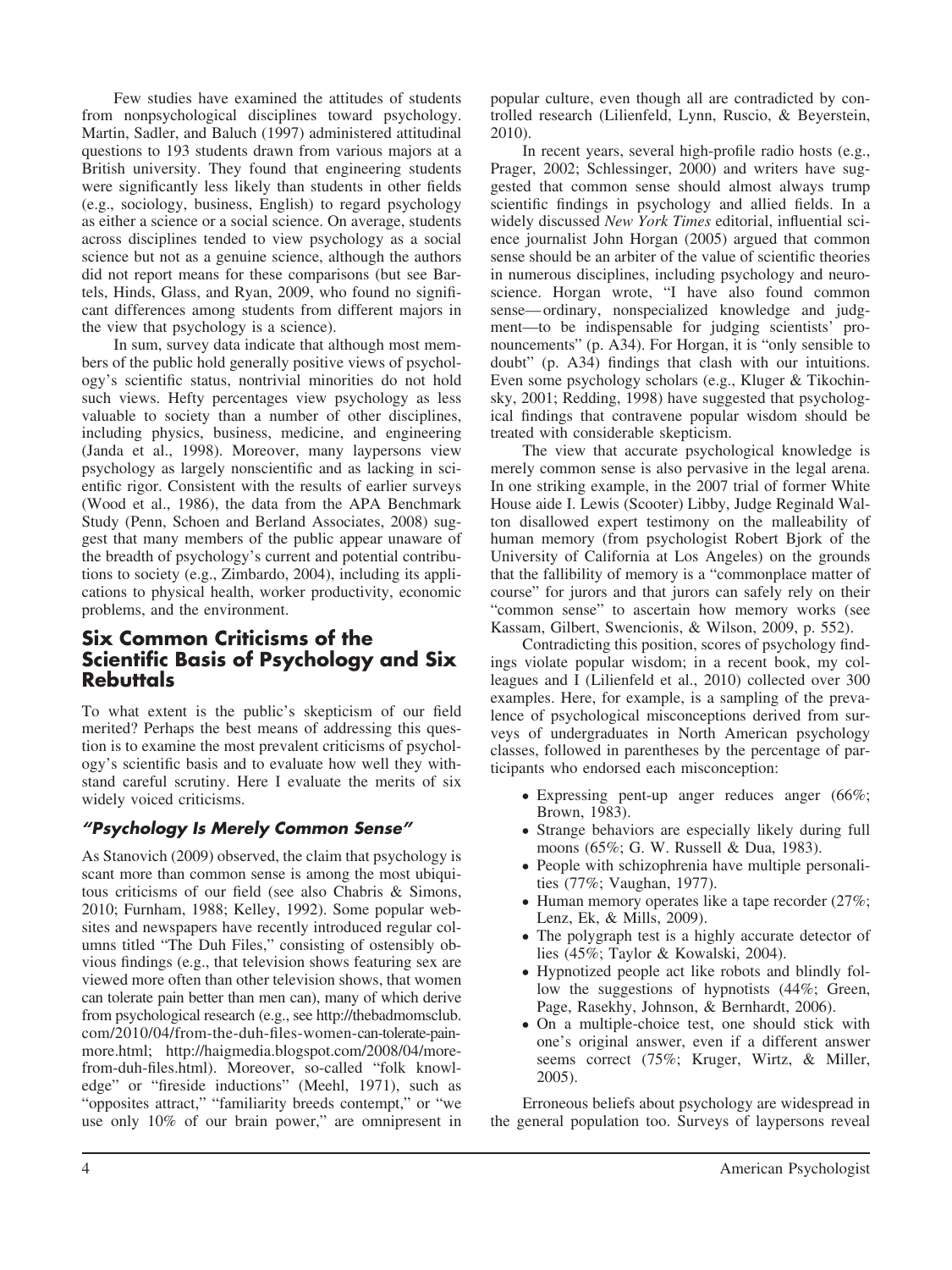that (a) about 50% believe that schizophrenia is synonymous with a split personality (H. Stuart & Arboleda-Florez, 2001; Wahl, 1987); (b) 72% believe that subliminal advertising is effective in persuading people to purchase products (Rogers & Smith, 1993); and (c) 40% believe that listening to Mozart's music enhances intelligence (Chabris & Simons, 2010). These and a host of other data on the prevalence of psychological misconceptions (e.g., Furnham, 2002) call into question the recommendation (e.g., Kluger & Tikochinsky, 2001) to privilege common sense over scientific findings when distinguishing facts from fictions concerning human nature (Lilienfeld, 2010).

#### *"Psychology Does Not Use Scientific Methods"*

As many philosophers of science have noted, the belief that there is a monolithic scientific method is almost surely a myth (Bauer, 1992). Still, many philosophers of science concur that a higher order commonality in epistemic approach cuts across most or all scientific disciplines. Specifically, different sciences, despite their surface diversity, are marked by (a) a willingness to root out error in one's web of beliefs and (b) the implementation of procedural safeguards against confirmation bias—the deeply ingrained tendency to seek out evidence consistent with one's hypotheses and to deny, dismiss, or distort evidence that is not (Gilovich, 1991; Lilienfeld, 2010; Tavris & Aronson, 2007).

From this perspective, many areas of psychology are every bit as scientific as traditional "hard" sciences, including physics and chemistry. In such domains as social and cognitive psychology, for example, the use of randomized control groups and blinded observations are de rigueur; the same holds for the use of randomized controlled trials, placebo control groups, and blinded designs in clinical psychology, counseling psychology, and allied fields (Kazdin, 2003). Moreover, subdisciplines of psychology that investigate individual differences, such as the study of intellectual aptitudes, vocational interests, personality, and psychopathology, rely on sophisticated statistical methods, including correlational, multiple regression, and structural equation modeling techniques, to distinguish genuine covariation in nature from "illusory correlation" (Chapman & Chapman, 1967, p. 194)—namely, the perception of statistical associations in their absence. And longitudinal designs are partial controls against retrospective memory bias and hindsight bias, both of which can distort the recollection of previously collected information (Ruspini, 2002).

These and other methodological and statistical procedures are sophisticated, albeit fallible, safeguards against manifold sources of human error, especially confirmation bias (O'Donohue, Lilienfeld, & Fowler, 2007). Blinded observations, for example, prevent investigators' preconceptions from inadvertently influencing their ratings; and meta-analytic procedures decrease (although by no means eliminate; see Ghaemi, 2009) the chances that investigators' biases will influence their integration and interpretation of ambiguous bodies of literature.

#### *"Psychology Cannot Yield Meaningful Generalizations Because Everyone Is Unique"*

Each of us, even those of us who are monozygotic (identical) twins, is unquestionably unique. Some critics have invoked this uniqueness to argue that psychology cannot yield meaningful generalizations across individuals. For example, in an effort to explain why the self-help program Alcoholics Anonymous (AA) does not help all problem drinkers, *New York Times* columnist David Brooks (2010) wrote,

Each member of an A.A. group is distinct. Each group is distinct. Each moment is distinct. There is simply no way for social scientists to reduce this kind of complexity into equations and formula [*sic*] that can be replicated one place after another. (para. 8)

Brooks's (2010) argument reflects a pervasive misunderstanding. Each person's uniqueness does not necessarily undermine the efficacy of psychological interventions across most or even virtually all individuals, because unique variables may be largely or entirely irrelevant to the underlying mechanisms of the treatment in question (Hill, 1962). Put in statistical terms, the unique attributes of each individual may not interact statistically with the intervention but may be swamped out by its main effects. This state of affairs holds in medicine: To take merely one example, although all individuals with melanoma are surely unique, 90% or more of cases of this form of skin cancer are largely curable with early surgery (Berwick, 2010).

A similar misconception arises frequently in the context of criticisms of psychiatric classification. Many have attacked the use of psychiatric diagnoses, such as schizophrenia, major depression, and obsessive– compulsive disorder, as pigeonholing, because such diagnoses ostensibly disregard crucial differences among individuals within each category (e.g., B. Miller, 2007). But psychiatric diagnoses, like medical diagnoses, do not imply that all individuals within a category are alike in all ways. They imply only that they are alike in *one* crucial way namely the core signs and symptoms that constitute the category (Lilienfeld & Landfield, 2008).

#### *"Psychology Does Not Yield Repeatable Results"*

How replicable (repeatable) are the results of psychology compared with those of the hard sciences? Larry Hedges (1987) decided to find out. He compared the replicability of findings in particle physics, ostensibly one of the most rigorous domains of physics, with those of several areas in psychology, including the effect of teacher expectations on students' IQ scores, gender differences in verbal and spatial ability, the effects of desegregation on educational achievement, and the validity of student course evaluations. Using various statistical metrics of consistency, Hedges found that the results of particle physics studies aimed at estimating the mass or lifetime of stable subatomic particles (e.g., the muon) were in general no more consistent that those of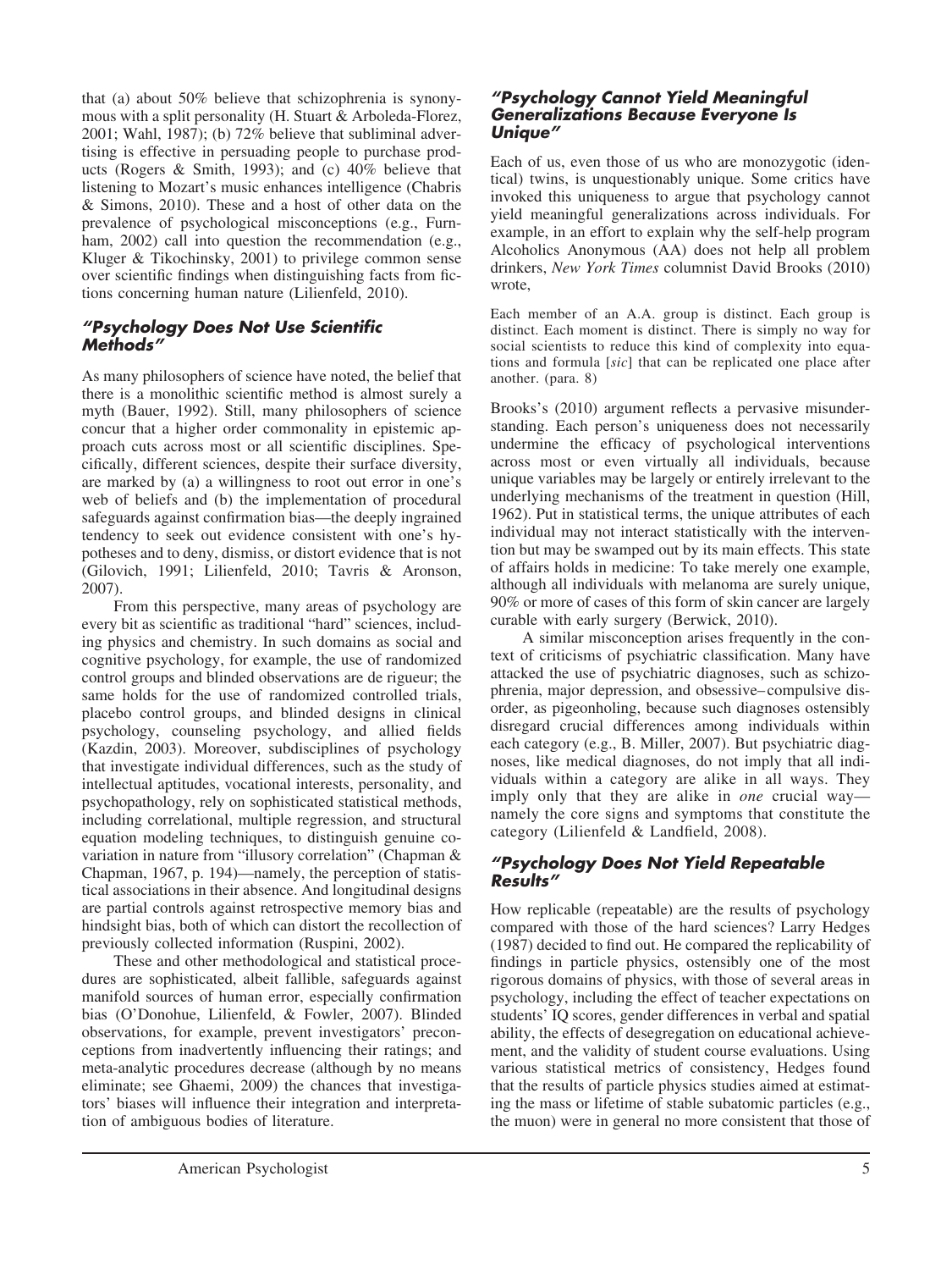psychology. Hedges's findings suggest that the claim that psychology's results are far less dependable than those of physics are not supported by data.

Still, we should not overstate the implications of Hedges's (1987) findings. As Hedges acknowledged, he did not sample randomly within either physics or psychology, so his results may be unrepresentative of the domains within these broad fields. Nevertheless, Hedges observed that the results of studies in several other domains of physics, including the estimation of chemical and thermodynamic constants, appear to be about equally consistent (or inconsistent, depending on whether one chooses to view the glass as half full or half empty) as those within many domains of psychology.

That said, George Howard (1993) pointed out that there is one respect in which psychology is undeniably softer than physics: the ability to generate successful predictions (see also Pigliucci, 2010). Because psychology's "causal density" (Manzi, 2010, para. 10)—the sheer number of causal variables—tends to be much higher than that of physics, its capacity to produce successful predictions about human actions, such as voting behavior, the recidivism of released prison inmates, or the outcome of psychotherapy, is usually modest (see Cohen, 1990; Meehl, 1978). Still, even in these and numerous other domains, psychology's ability to generate successful predictions far exceeds chance (Meyer et al., 2001).

#### *"Psychology Cannot Make Precise Predictions"*

Extending Howard's (1993) argument, some critics have decried the fact that psychology's predictions are highly probabilistic. Such probabilistic predictions, the argument continues, render psychology unscientific. To take merely one example, an Amazon.com reviewer of a book on psychological misconceptions that I coauthored (Lilienfeld et al., 2010) ridiculed the notion that "sociologists, pyschologists [*sic*], anthropologists, etc [*sic*] actually are engaged in scientific pursuits because they can hook numbers up to their assertions, even though the conclusions are spurious at best" (Leach, 2010). He seized on the fact that across studies, estimates of the percentage of children who suffer negative psychological aftereffects following divorce range from 15% to 25%. The reviewer continued,

They [the authors] expose the "myth" that divorce has a dileterious [*sic*] effect on the children of divorced parents. They cite two "well designed" experiments, in fact surveys of such children, one that shows 15% of such children suffer ill effects and another that shows 25% suffer. GOOD GRIEF!! How could such "experiments" produce such widely variable results?? If Gallileo [*sic*] had such results when he rolled his round balls down his inclined planes he certainly would have concluded that his notions of the constancy of gravity were all wet. (Leach, 2010)

The reviewer's comments imply that any discipline that yields a fairly wide range of results in its predictions is of negligible scientific value. Yet as Paul Meehl (1978) reminded us, statistical associations in psychology, in contrast to those in physics, tend to be highly stochastological

(probabilistic), in part because these associations are often context dependent (see also Cronbach, 1975). For example, the relation between divorce and negative outcomes in children is almost certainly conditional on such variables as the severity of conflict between parents, the degree of psychopathology in one or both parents, the emotional resilience of the children, the race and culture of the family, and so on. Even such figures as the heritability of measured intelligence can vary markedly across samples and populations; for example, intelligence appears to be substantially less heritable in poor than in rich samples (Turkheimer, Haley, Waldron, D'Onofrio, & Gottesman, 2003). As a consequence, it is probably impossible to assign firm numerical values to such statistics as the percentage of children who suffer ill effects following divorce, heritability of IQ, or correlation between impulsivity and physical aggression.

Hempel's (1942, p. 42; see also Hempel & Oppenheim, 1948) concept of the "explanation sketch" and von Bertalanffy's (1972) concept of the "explanation in principle" are relevant in this regard. Many psychological theories are useful, albeit incomplete, explanations of natural phenomena. This incompleteness stems in part from the enormous number of moderating variables in any given case, as well as from a lack of knowledge of the values of these variables. As Hempel (1942) observed, the "filling-out [of the explanation sketch] requires further empirical research, for which the sketch suggests the direction" (p. 42).

Psychology is far from the only scientific discipline that trades in highly probabilistic predictions. Many sophisticated natural sciences, like meteorology and seismology, yield highly probabilistic predictions with wide confidence intervals (Sherden, 1998). This fact does not obviate these disciplines' scientific status, because some of the operative causal variables are unknown, and the precise levels of many of the operative causal variables that are known are unknown at any given moment. One might reasonably contend that the same principle holds even in more traditionally "deterministic" sciences (see Nisbett, Fong, Lehman, & Cheng, 1987, p. 630), such as physics and chemistry. Even Nobel Prize-winning physicist Richard Feynman (1995) acknowledged this point:

Physics has given up. We do not know how to predict what would happen in a given circumstance, and we believe now that it is impossible—that the only thing that can be predicted is the probability of different events. (p. 135)

Berscheid (1986) quoted Gombrich (1979) in advancing similar arguments with respect to natural scientists' ability to generate precise predictions regarding individual events:

I ask you to imagine the response of an expert in thermodynamics if I were to ask him or her when the pot of stew sitting on my stove is going to boil, or the response of a classical physicist if we were to ask him or her to plot the fall of a single snowflake. (p. 284)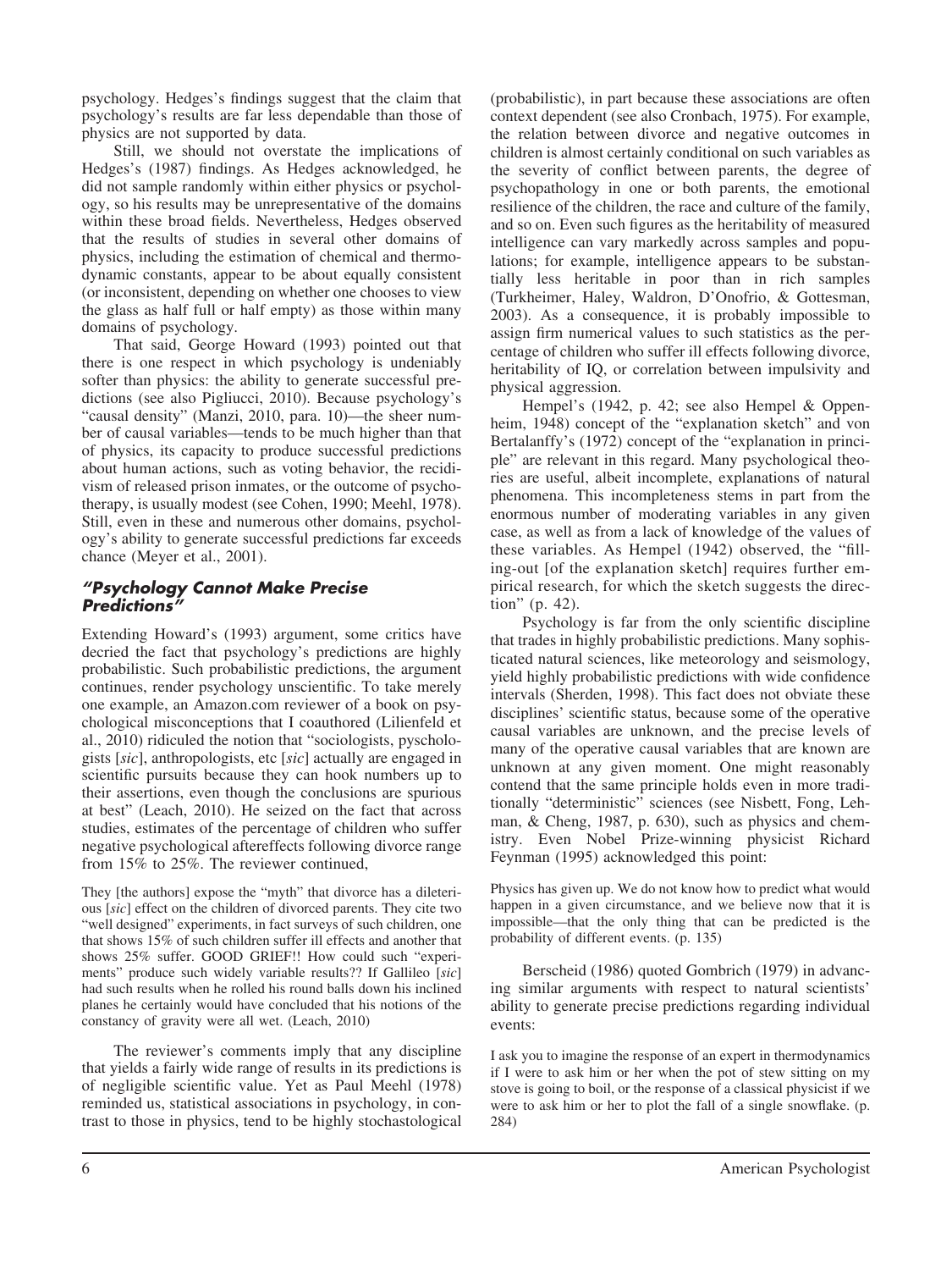### *"Psychology Is Not Useful to Society"*

The results of the APA Benchmark Study (Penn, Schoen and Berland, Associates, 2008) reviewed earlier suggest that many laypersons do not recognize psychology's applicability to many traditionally nonpsychological domains, such as physical disease and crime prevention. As I also noted earlier, other survey data (e.g., Janda et al., 1998) show that many laypersons and academicians doubt the contribution of psychology to society; most find psychology considerably less valuable than other disciplines, including biology, chemistry, physics, and economics.

In all fairness, one could make a reasonable argument that these fields have made more significant and enduring contributions to society than has psychology. Nevertheless, claims that psychology has proven largely useless to society are clearly unwarranted. The contributions of psychological science to contemporary society are far too myriad to enumerate and could easily occupy an entire issue of *American Psychologist*, but a handful are worth listing here (also see http://www.decadeofbehavior.org/specialpublications .cfm and Lilienfeld, Lynn, Namy, & Woolf, 2011, and Zimbardo, 2004, for selective summaries):

- Operant conditioning techniques derived from the laboratory have proven useful across a variety of domains, including teaching autistic individuals language, managing the behavior of children with conduct disorders, and training animals (Grasha, 1997).
- Psychology has been at the forefront of the construction and validation of aptitude tests used to measure intelligence and other abilities, standardized tests for college and graduate admission, and personnel selection tests for employees (Zimbardo, 2004).
- Research from applied social psychology has helped to reform eyewitness lineups to minimize error. As a consequence of this research, police departments in the United States are increasingly turning to sequential lineups (in which eyewitnesses are shown one suspect at a time) in lieu of more traditional simultaneous lineups (in which eyewitnesses are shown all suspects at the same time; Wells, Memon, & Penrod, 2006).
- Work on the psychology of human memory has helped triers of fact to appreciate that memory is much more malleable than previously assumed and has exerted a substantial impact on legal decisions (Loftus, 1997).
- Research by psychologists in social cognition has revolutionized economic models and moved economics away from standard rational choice models (which assume that people rationally weigh the costs and benefits of financial decisions) to better supported models that acknowledge that financial decision making is influenced by a plethora of biases (such as overweighting losses under certain conditions of risk and underweighting losses under other conditions; Ariely, 2008; Tversky & Kahneman, 1992).

• Perception researchers have helped to improve the safety of vehicles and apparatuses; for example, research showing that lime-yellow objects are easier than red objects to detect in the dark has led to a gradual change in the color of fire engines (Solomon & King, 1995).

## **Public Skepticism Toward Psychology: Eight Sources**

In all likelihood, the sources of public skepticism toward psychology are multifarious. In this section, I offer my candidates for eight prime culprits, although this list is surely not exhaustive. As we will discover, some of these sources reflect cognitive errors or public misunderstandings of science, psychological science in particular. Yet several other sources, especially the first two, point to systemic difficulties within professional psychology itself and underscore the need to get our own house in order.

### *Psychology's Failure to Police Itself*

Like many unjustified beliefs (Lilienfeld et al., 2010), the belief that psychology is nonscientific probably contains a kernel of truth. The general public can hardly be blamed for holding a negative view of certain domains of psychology because our field has been slow to police its own questionable practices (Baker, McFall, & Shoham, 2009; Benjamin, 2003; Tavris, 2003). Indeed, survey data from both psychotherapy clients and practitioners suggest that questionable science is thriving in some sectors of psychology, especially clinical and educational practice (Gambrill, 2005; Lilienfeld et al., 2003; see also Lilienfeld, Wood, & Garb, 2006, for survey data on the prevalence of questionable assessment practices).

Studies show that approximately one third of children with autistic disorder receive scientifically unsupported interventions, such as sensory-motor integration therapy and facilitated communication (Levy & Hyman, 2003); most people with clinical depression or panic attacks are receiving scientifically unsupported interventions for these conditions, such as acupuncture, herbal remedies, and yoga (Kessler et al., 2001); about a fourth of licensed clinical psychologists use suggestive techniques, such as repeated prompting and cueing, hypnosis, and guided imagery, to "recover" purported memories of past abuse, even though these techniques are associated with a heightened risk of false memories (Polusny & Follette, 1996; Poole, Lindsay, Memon, & Bull, 1995); and half or more of clinicians who treat patients with obsessive– compulsive disorder or posttraumatic stress disorder (PTSD) do not use exposurebased therapies, the clear scientific interventions of choice for these conditions (Becker, Zayfert, & Anderson, 2004; Freiheit, Vye, Swan, & Cady, 2004). A recent survey revealed that approximately 90% of psychologists treating PTSD in the Veterans Administration system do not use any of the evidence-based treatments recommended by the U.S. government (M. Russell & Silver, 2007).

Although approximately 3,500 self-help books are published each year, only about 5% of them are subjected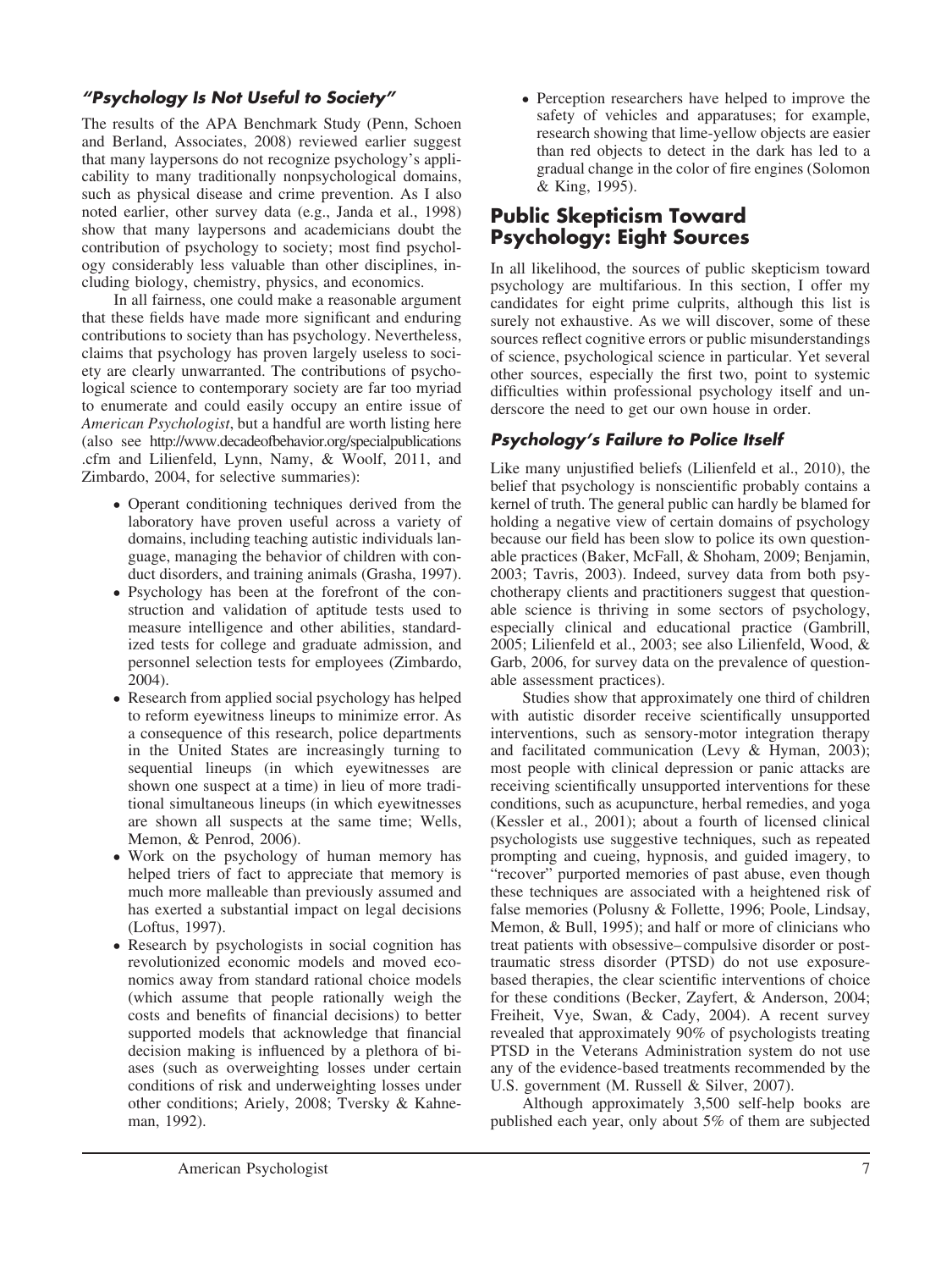to scientific testing (Arkowitz & Lilienfeld, 2006b). Some of these books dispense scientifically grounded advice and have been shown in meta-analyses to be efficacious for anxiety, depression, and other problems (Gould & Clum, 1993; Hirai & Clum, 2006). In contrast, many best-selling self-help books rest on feeble scientific foundations (Rosen, Glasgow, & Moore, 2003). For example, a number of popular self-help books provide readers with checklists that purport to contain specific signatures of symptoms (e.g., giving too much to others in relationships, concerns about body image, frequent daydreaming) for ascertaining whether they were sexually abused in childhood (Woodiwiss, 2009). Nevertheless, these checklists barely distinguish sexually abused from nonabused women at better than chance levels (Emery & Lilienfeld, 2004). Other selfhelp books advance claims that go well beyond available data. Psychologist John Gray's enormously popular *Men Are From Mars, Women Are From Venus* book series (e.g., Gray, 1992), which in aggregate has sold over 40 million copies and was second only to the Bible in book sales during the 1990s, implies that men and women differ so vastly in their communication styles that we can regard them metaphorically as inhabiting different planets (Lilienfeld et al., 2010). Yet meta-analyses show that gender differences in most communicative variables, such as frequency of interruptions, amount of self-disclosure, and sheer verbal productivity, are at best small in magnitude (Hyde, 2005; see also Zimmerman, Haddock, & McGeorge, 2001).

Despite the insinuation of dubious science into much of mental health practice, some psychologists, including a number of the field's chief spokespersons, have resisted the movement to establish criteria and lists for empirically supported therapies (ESTs), treatments that have been demonstrated to work in replicated controlled trials (Chambless & Ollendick, 2001). In all fairness, some criticisms of the EST movement may well have merit, such as the assertions that current EST lists (a) probably include some interventions that have not been tested against rigorous control conditions (Westen, Novotny, & Thompson-Brenner, 2004; but see Weisz, Weersing, & Henggeler, 2005), (b) rest on an overly simple dichotomization of treatments as either empirically supported or not (Arkowitz & Lilienfeld, 2006a), (c) overemphasize the potency of specific relative to nonspecific effects in psychotherapy (Wampold, 2001), (d) do not identify which features of treatments exert specific therapeutic effects (J. D. Herbert, 2003), (e) emphasize psychological techniques at the expense of underlying principles of therapeutic efficacy (Rosen & Davison, 2003), and (f) neglect to consider the theoretical plausibility of treatments (David & Montgomery, in press). Such criticisms do not reflect a rejection of scientific evidence per se or imply that alternative approaches to knowledge (e.g., clinical intuition) are as valuable as science in ascertaining treatment efficacy (see O'Donohue et al., 2007). To the contrary, they are signs of healthy debate in the field regarding the best means of operationalizing evidencebased practice (Westen, Novotny, & Thompson-Brenner, 2005).

Nevertheless, several other criticisms of the EST criteria and lists appear to reflect a partial or wholesale rejection of the primacy of scientific evidence in ascertaining therapeutic efficacy. A former president of APA, Ronald Fox (2000), wrote, "Psychologists do not have to apologize for their treatments. Nor is there any actual need to prove their effectiveness" (p. 5). Another ex-APA President, Ronald Levant (2004), argued against ESTs on the grounds that clinical experience and intuition should be accorded equal status with the best available scientific evidence when deciding which psychological treatments to administer: His preferred operationalization of evidence-based practice "does not imply that one component is privileged over another" (p. 223; but see the APA Presidential Task Force on Evidence-Based Practice, 2006). In another critique of ESTs, Bohart (2005) argued that clinical psychology should make room for "alternative forms" of knowledge, including "practical wisdom" (p. 48).

From the perspective of Fox, Levant, Bohart, and others (see also Hunsberger, 2007, and Hoshmand & Polkinghorne, 1992), the EST movement is misguided because it places undue constraints on subjective clinical judgment. Moreover, these critics contend, the EST movement implies erroneously that scientific evidence should be weighted more heavily than clinical intuition when making treatment decisions. Yet decades of research show that error rates typically increase when practitioners routinely override well-established data with their informal impressions (Dawes, Faust, & Meehl, 1989). The critics' arguments overlook the crucial point that science, although imperfect, is our best set of safeguards against manifold sources of human error, including confirmation bias, hindsight bias, and illusory correlation (O'Donohue et al., 2007). They also neglect the history of medicine, which shows that exclusive reliance on clinical experience has often resulted in suboptimal and at times disastrous practices (Grove & Meehl, 1996).

Still other critics contend that ESTs are inherently limited because all clients are different and therefore cannot be expected to respond equally well to the same treatment (e.g., Nordal, 2009). Yet this argument disregards the point that, just as in medicine, some evidentiary basis for generalization to the individual clinical case is surely better than none (Dawes et al., 1989). Science is by no means infallible, but it is our best means of reducing uncertainty in our clinical inferences (McFall, 2000). Moreover, metaanalyses designed to detect moderators of treatment response are more likely than informal clinical impressions to yield accurate information about who is most likely to benefit from a given intervention.

## *The Problematic Public Face of Psychology*

To most Americans, the public face of psychology is not represented by psychological researchers or scientifically minded psychotherapists (Stanovich, 2009). Instead, to most Americans, psychology's public face is represented largely by such media personalities as Dr. Phillip McGraw ("Dr. Phil") and Dr. Laura Schlessinger (who is not even a psychologist; her PhD is in physiology, although she holds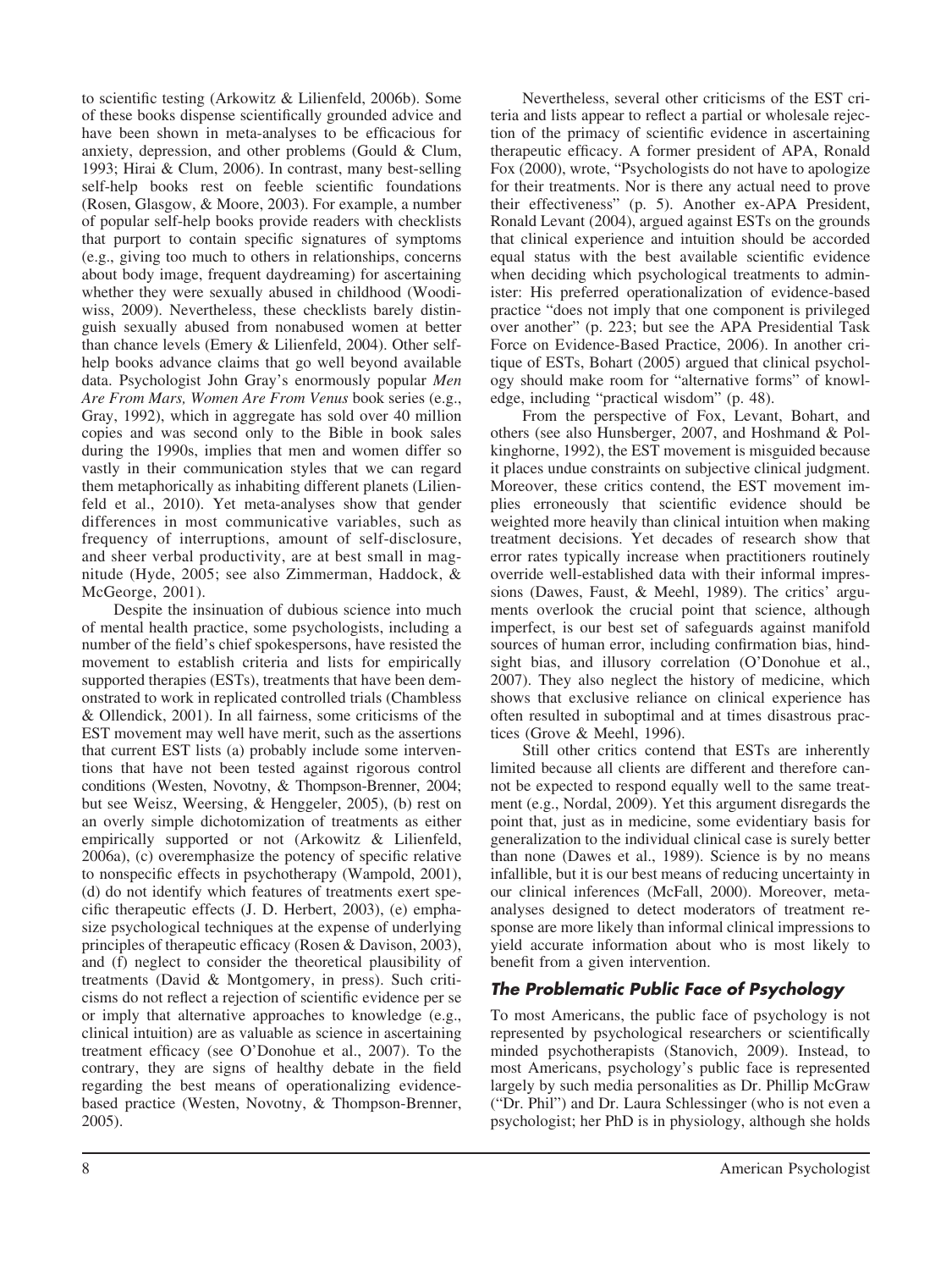a certificate degree in marriage, family, and child counseling), both of whom routinely dispense confident and unqualified psychological advice on the basis of minimal clinical information (Arkowitz & Lilienfeld, 2009). Dr. Phil has also advanced a number of claims that run counter to scientific evidence (see also Lilienfeld, 2002, for a discussion of Dr. Laura's questionable views of psychological research and meta-analysis). Among other things, on his television show Dr. Phil has endorsed the polygraph test as a "foolproof" technique for ascertaining whether an individual is a sexual predator (Furedy, 2005) and claimed that electroencephalograph biofeedback is a recommended treatment for attention-deficit/hyperactivity disorder despite a striking paucity of evidence that this treatment is more efficacious than placebo (Barkley, 2006). Yet despite Dr. Phil's endorsement of several nonscientific claims, in 2006, the APA selected Dr. Phil as its invited speaker to highlight the effective communication of psychology to the public (Meyers, 2006). The APA presented Dr. Phil with a Presidential citation that read, "Your work has touched more Americans than any other living psychologist" (Meyers, 2006, para. 9).

Furthermore, in sharp contrast to the late decades of the 19th and early decades of the 20th centuries, when many prominent psychologists (e.g., John B. Watson, William James, E. L. Thorndike, Mary Whiton Calkins, and Hugo Munsterberg; see Benjamin, 2006) wrote for popular magazines, including *Harpers*, *Atlantic Monthly*, and *Popular Science Monthly*, few scientific psychologists today write for the general public. The number of psychologists authoring articles for popular magazines plummeted by 300% between the 1870s and 1930s and has not rebounded since (Benjamin, 2006). The primary popular magazine whose title contains the word *psychology*, *Psychology Today*, has a readership of more than 3 million people. Initiated in 1967, its early issues featured scientifically grounded and entertaining articles by eminent research psychologists, including Stanley Milgram, Philip Zimbardo, Nathan Azrin, Hans Eysenck, and David Lykken. Yet beginning in the 1970s and extending into the 1980s, *Psychology Today* shifted in content and style to appeal to a more general audience, featuring articles on such pop psychology topics as love, relationships, work, and happiness, most of them written by nonexperts from a largely nonscientific perspective (Benjamin & Bryant, 1997). Despite a brief and ill-fated attempt by the APA to rehabilitate the magazine in 1983 (Pallak & Kilburg, 1986), *Psychology Today*'s lack of scientific rigor persists today. Moreover, arguably the lone high-quality psychology magazine geared to the general public, *Scientific American Mind*, which launched in 2004, does not even contain the word *psychology* in its title or its subtitle (*Behavior, Brain Science, Insights*), perhaps reflecting a desire to appeal to more scientifically inclined readers.

#### *Confusion Between Psychologists and Psychotherapists*

There is reason to believe that many laypersons regard psychology largely as a helping profession, not as a scien-

tific discipline (Hartwig & Delin, 2003). The findings here are more fragmentary, dated, and mixed than we might like, but those that are available support this concern. Using content analyses of essays describing various professions, Webb and Speer (1986) reported that although undergraduate students and their parents hold a generally positive view of psychology, they perceive psychologists as extremely similar to psychiatrists  $(r = .98)$  and as extremely dissimilar  $(r = .11)$  to scientists. In addition, they found that whereas scientists were seen as tough minded and as focused on normality, psychologists were seen as tender minded and as focused on abnormality. In their discussion, Webb and Speer commented on the high prevalence of what Korn and Lewandowski (1981, p. 149) called "the clinical bias"—the erroneous assumption that most psychologists are therapists—among members of the general public. Findings by Rosenthal, McKnight, and Price (2001) bear out the existence of this bias, at least among college students. They found that undergraduates estimated that 67% of psychologists are clinical, counseling, or school psychologists when the actual figure was 50%, and that undergraduates estimated that 56% of psychologists are in private practice when the actual figure was 39% (but see Rosenthal, Soper, Rachal, McKnight, & Price, 2004, who did not find evidence for such overestimation).

Potentially contributing to the confusion of psychology with psychotherapy are findings pointing to "role diffusion" (Schindler, Berren, Hannah, Beigel, & Santiago, 1987, p. 372) in the public perception of different therapeutic professionals. Data show that many, although by no means all (see Wood et al., 1986), laypersons confuse psychologists with psychiatrists, social workers, counselors, and other psychotherapists. In a survey of over 1,000 Americans, Farberman (1997) found that large percentages "cannot tell one mental health professional from another" (p. 128); J. L. Wong (1994) similarly reported that only half of a sample of 286 college students and staff felt that they could distinguish among psychologists, psychiatrists, and psychoanalysts. Such confusion may stem in part from misleading coverage by the entertainment media. For example, many films refer to psychologists and psychiatrists interchangeably or blur the boundaries between psychologists and psychiatrists by depicting the former as prescribing medication (Schneider, 1987; von Sydow & Reimer, 1998).

On the one hand, the overestimation of the proportion of psychologists who are psychotherapists, as well as the confusion between psychologists and other mental health professionals, may not necessarily be problematic given survey data that most laypersons perceive psychotherapy as helpful (Hartwig & Delin, 2003; J. L. Wong, 1994). On the other hand, to the extent that laypersons overestimate the proportion of psychologists who are professional helpers, they almost certainly underestimate the proportion of psychologists engaged in other pursuits, including basic and applied scientific research.

Since 1996, the APA has embarked on a large-scale public education campaign to destigmatize mental illness, enhance the reputation of psychotherapy in the eyes of the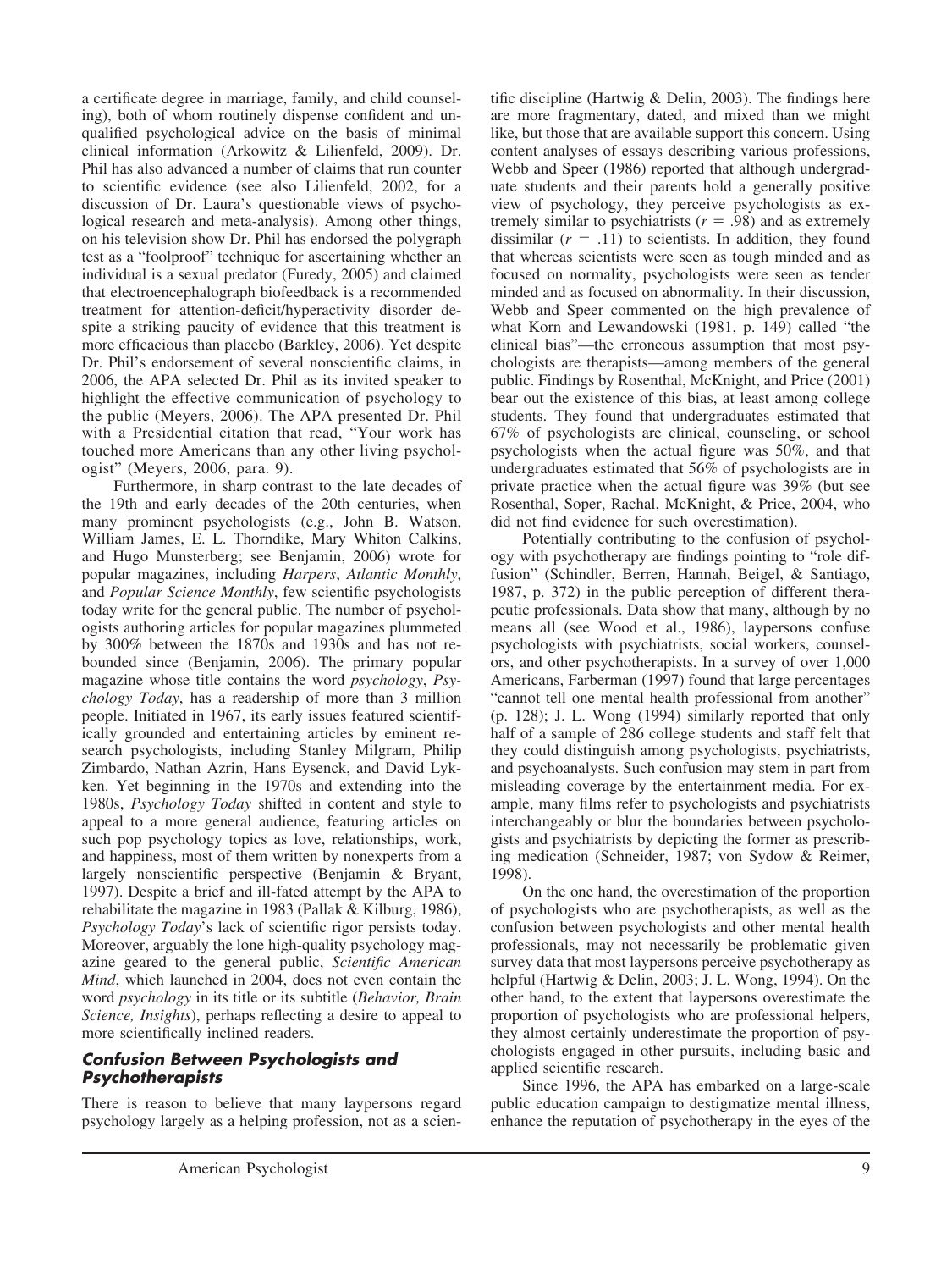general public, and offer laypersons information about how and where to obtain help for psychological problems (http:// www.apa.org/practice/programs/campaign/background.aspx). There is much to commend in this effort. It is not clear, however, whether this campaign will enhance public understanding of the differences between practicing and research psychologists or heighten the public's appreciation of the value of psychological science. To accomplish these goals, APA may need to prescribe alternative remedies, which I address later (see the Concluding Thoughts and Recommendations section).

### *Hindsight Bias*

As I noted earlier, many laypersons appear to view most psychological knowledge as obvious. Although there are probably several reasons for this belief (Stanovich, 2009), a crucial one on which I focus here is hindsight bias (the "I knew it all along" effect), the tendency to perceive outcomes as foreseeable once we know them. In the case of psychological knowledge, hindsight bias often takes the form of the "feeling of obviousness" (L. Y. Wong, 1995, p. 504). Once we learn of a psychological finding, it frequently appears self-evident (Gage, 1991; Kelley, 1992; Myers, 1994). Because we humans are meaning-seeking organisms (Shermer, 2002), we almost always manage to concoct a plausible explanation of a psychological finding after the fact.

In a clever study, Baratz (1983) asked undergraduates to read 16 pairs of statements describing psychological findings and asked them to evaluate how likely they would have been to predict each finding; each pair consisted of a finding and its opposite. For example, participants read, "People who go to church regularly tend to have more children than people who go to church infrequently," but they also read, "People who go to church infrequently tend to have more children than people who go to church regularly"; they read, "Single women express more distress over their unmarried status than single men do," but they also read, "Single men express more distress over their unmarried status than single women do" (see Gage, 1991, p. 14). Across the board, most participants rated each statement as what "I would have predicted." Baratz's findings suggest that many people find psychological findings commonsensical only because they judge them retrospectively as obvious once they learn about them (see L. Y. Wong, 1995, for comparable findings in the domain of educational psychology research).

### *The Illusion of Understanding*

To many people, psychology seems "easier" than physics, chemistry, and other hard sciences. Why? Frank Keil and his colleagues (Keil, Lockhart, & Schlegel, 2010, p. 4) asked children to rate the difficulty of several questions from five disciplines—physics, chemistry, biology, economics, and psychology—that a sample of adults had ranked previously as equally difficult to answer. Questions from physics included "How does a top stay spinning upright?" and "Why does light travel faster than sound?" whereas those from psychology included "Why is it hard to understand two people talking at once?" and "Why can children learn new languages more easily than adults?" Despite these questions' being matched for difficulty by adults, children in the second, fourth, sixth, and eighth grades (but not kindergarteners) rated psychological phenomena easier to explain than those in the natural sciences and, in many cases, economics. It is interesting that, in a second study, children from kindergarten to the eighth grade, but not adults, found questions within psychology that deal with neuroscience (e.g., "How does your brain know when to have you wake up?") more difficult than those in other psychological domains, such as personality (e.g., "Why do some people sometimes lie about something bad they did?") and cognitive psychology (e.g., "How do you recognize yourself in the mirror?"; p. 6). So even within psychology, children perceive domains closer to hard sciences (namely, neuroscience) as more difficult than those closer to soft sciences.

As Keil and his colleagues (2010) observed, there is probably no objective benchmark for ascertaining which scientific disciplines are more inherently difficult than others. Yet it is intriguing that even preschool children display a pronounced bias toward perceiving psychological phenomena as easier to explain than other sciences. The reasons for this proclivity are unclear, although Keil and collaborators conjectured that psychological phenomena may seem easier because they are (a) more subjectively immediate and (b) easier to control. With respect to immediacy, we have direct contact with our behaviors, thoughts, memories, and emotions, whereas we do not have such contact with our genes, let alone our subatomic particles. We also have a great deal of experience interacting with others and with anticipating and interpreting their behaviors. As a consequence, by drawing on the familiarity heuristic (W. Herbert, 2010), we may come to confuse familiarity with comprehensibility. With respect to controllability, we can exert direct influence over our actions and often over our thoughts and feelings. In turn, we may confuse the ability to control a phenomenon with the ability to understand it (Keil et al., 2010).

### *Greedy Reductionism*

We humans are "cognitive misers" (Fiske & Taylor, 1984, p. 12; see also Ruscher, Fiske, & Schnake, 2000, p. 241, for a discussion of humans as "motivated tacticians"), meaning that we tend to seek explanatory simplicity. This propensity is by and large adaptive, as it helps us to make sense of our often confusing everyday worlds. But it can lead us astray when it causes us to oversimplify reality. One likely manifestation of cognitive miserliness is a preference for parsimonious explanations. But as the scientific guideline of Occam's razor reminds us, we should generally select the simplest explanation only when it accounts for the evidence as well as alternative explanations (Uttal, 2003).

In this regard, the past several decades have witnessed a pronounced increase in the popularity of reductionist explanations of human behavior, especially those striving to reduce all psychological phenomena to neuroscience (Lilienfeld, 2007). The seductive appeal of reductionist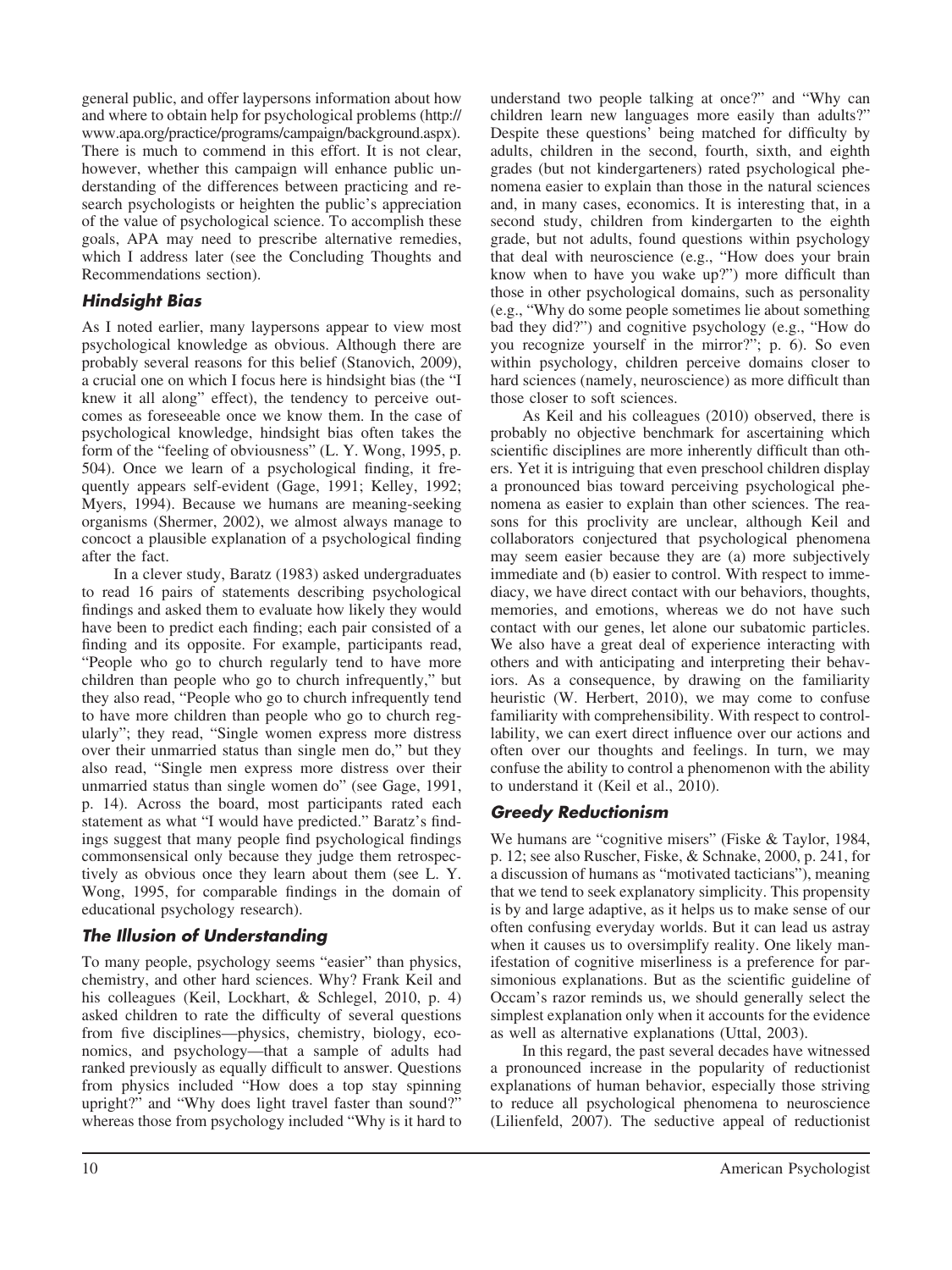explanations probably stems in part from their seeming simplicity (Jacquette, 1994). In turn, such explanations have probably fostered the impression in the eyes of educated laypersons that neuroscience is more "scientific" than psychology. Weisberg, Keil, Goodstein, Rawson, and Gray (2008, p. 471) showed that merely inserting the words "brain scans indicate" (along with a few phrases of accompanying neuroscientific explanation) into logically flawed interpretations of psychological findings can render undergraduates— but not neuroscience experts—significantly more likely to find these interpretations persuasive (see also McCabe & Castel, 2008). If such findings prove generalizable to the general public, they suggest that brain imaging findings may often be held with a certain reverence in the minds of laypersons.

Critical to understanding the perils of a *neurocentric* view of psychology— one that regards neuroscience as inherently the most important level of explanation for understanding behavior—is the distinction between *constitutive* and *eliminative* reductionism, the latter termed *greedy reductionism* by Daniel Dennett (1995, p. 82). Constitutive reductionism, a relatively noncontroversial credo subscribed to by virtually all scientific psychologists, posits only that all "mind stuff" is ultimately "brain stuff" (or at least central nervous system stuff) at some level and that everything mental is ultimately material. In contrast, the far more radical program of eliminative reductionism proposes that the neural level of explanation will eventually gobble up all higher levels of explanation, including the psychological, much like a greedy computerized Pac-Man cannibalizing everything in its path. From the standpoint of the eliminative reductionist, psychology will eventually be rendered superfluous as a subject matter, because advances in neuroscience will one day allow scientists to translate all thoughts, emotions, and behaviors into strictly neural language.

In accord with the tenets of eliminative reductionism, some skeptics of psychology's scientific status have gone further, arguing that this field affords few insights that cannot be reduced to more fundamental levels of analysis. As G. A. Miller (2010) observed in a provocative analysis brimming with dozens of vivid examples, such pronouncements have become customary in the popular press. As one illustration, Miller cited a *New York Times* op-ed piece on Abraham Lincoln's depression: "Lincoln suffered from recurring episodes of what would now be called depression from early childhood onward. In light of what we know today, an effort to link them to emotional disappointments rather than to a chemical imbalance seems quaint rather than scientific" (Schreiner, 2006, p. A19). The reasoning here implies that depression is necessarily better viewed at the level of a chemical imbalance than at the level of a psychological dysfunction. Even setting aside nagging scientific questions concerning the chemical imbalance model of depression (see Kirsch, 2010; Lacasse & Leo, 2005), the notion that depression is a chemical imbalance at one level of analysis in no way precludes the possibility that it is a psychological disorder at a different level (Lilienfeld, 2007).

Endorsements of eliminative reductionism (see also Guze, 1989) also neglect the possibility of *emergent properties*, higher level capacities that result from interactions among lower order elements (Chalmers, 2006; Meehl & Sellars, 1956). Traffic jams and crystals, for example, are emergent phenomena that cannot be reduced entirely to their lower order constituents: The whole differs from the sum of its parts (Calvin, 1996). Even if emergent properties do not exist in psychology—and some scholars doubt they do (Churchland, 1984)—we are still a long way away from a full explanatory reduction of human psychological capacities to the neural level of analysis. For the foreseeable future, the psychological level of explanation will offer indispensable contributions to the scientific understanding of thinking, feeling, and acting (Lilienfeld, 2007).

As Kendler (2005) observed, this level is also likely to be the most fruitful for the lion's share of psychological interventions. He noted that brain scans are of scant help when counseling a client who is struggling with a potential career change from scientific research to the priesthood. Instead, constructs at the psychological level of explanation, such as vocational interests, personality traits, perceived social pressures, and emotional conflicts, are far more germane to treatment planning in such a case.

### *The Scientific Impotence Excuse*

As we have seen, some psychological findings conflict sharply with our commonsense intuitions: Similars, not opposites, tend to attract; when it comes to bystander intervention in emergencies, there is typically danger rather than safety in numbers; and expressing pent-up anger typically increases, not decreases, hostility (Lilienfeld et al., 2010). When people are confronted with findings that challenge their preconceptions, they occasionally are willing to forsake their beliefs. But more often than not, they respond by dismissing a scientific approach to the questions at hand, a reaction that Munro (2010) called the *scientific impotence excuse*.

In two investigations, Munro (2010) presented undergraduates with brief descriptions of studies that either confirmed or disconfirmed their stereotypes about homosexuality—specifically, their beliefs about whether homosexuality is a mental illness. When participants read information that contradicted their preexisting beliefs, they became more likely to conclude that scientific methods are inadequate for addressing questions concerning homosexuality. Moreover, this belief in scientific impotence generalized to an unrelated topic, namely, whether science can inform the question of whether the death penalty should be retained. So, participants whose beliefs were disconfirmed appeared to become more skeptical of scientific methods in general. If these results extend to other psychological domains, they raise the possibility that when scientific findings run counter to folk psychological beliefs, many people may conclude that scientific approaches are simply not up to the task of shedding light on human nature.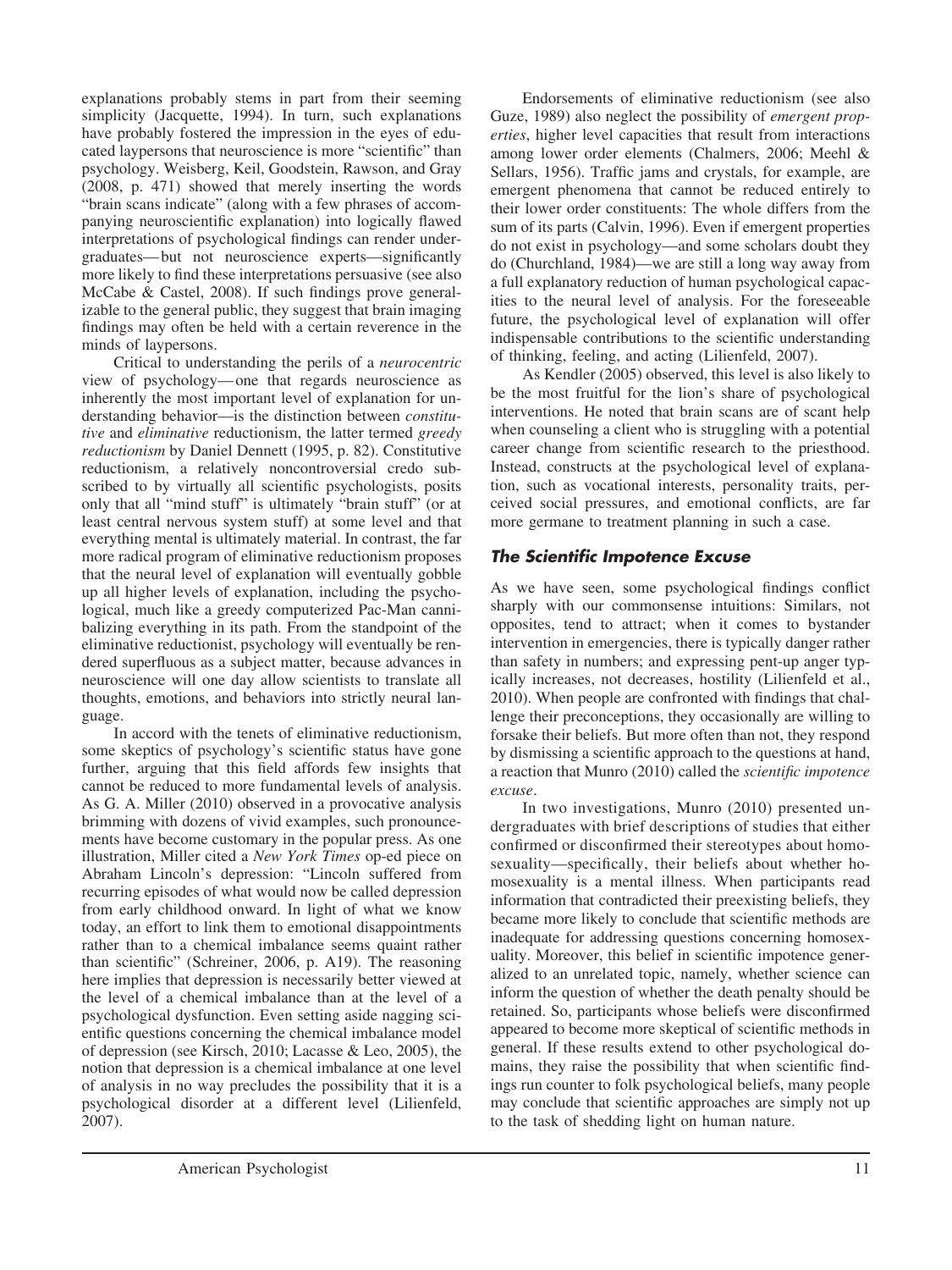#### *Failure to Distinguish Basic From Applied Research*

Between 1975 and 1989, Wisconsin Senator William Proxmire became famous— or infamous—for his Golden Fleece Awards, satirical "honors" bestowed on researchers who he felt had flagrantly wasted taxpayers' money (Benson, 2006; Shaffer, 1977). A number of Golden Fleece recipients were psychologists who had obtained federal funding for research that Proxmire deemed risible. Some might reasonably contend that a few of Proxmire's awards were well deserved, such as a study of how long male drivers honked their horns at women wearing miniskirts of differing lengths as a function of drivers' stress levels (see Atkinson, 1984, for a discussion).

Yet several other Golden Fleece Awards (see Hunt, 1999, for other Congressional misunderstandings of psychological research) reflected a widespread logical error: a failure to distinguish *basic* research—research designed to uncover fundamental scientific principles—from *applied* research—research designed to solve practical, real-world problems (Hoffman & Deffenbacher, 1993). Basic research frequently entails the use of scientific *models*, which examine phenomena that are not the focus of interest per se but that allow investigators to isolate potential causal variables of interest.

When laypersons or politicians neglect to appreciate the distinction between basic and applied research, they may conclude erroneously that researchers are interested in the topic of study per se rather than using this topic as a model system for investigating deeper psychological principles. This error, in turn, can mislead them into concluding that potentially important psychological research is frivolous. In 1980, Proxmire bestowed the Golden Fleece on psychologist Robert Kraut for his work on "why bowlers smile" (Kraut, 2006, para. 1; Kraut & Johnston, 1979). In fact, Kraut was not interested in the smiling behavior of bowlers (or hockey fans and pedestrians, whom he also studied) themselves. Instead, he used bowlers, among other groups, as real-world models for understanding the effects of social stimuli on emotional expressions. Ironically, Kraut and Johnston's (1979) study, which demonstrated that smiling often serves more of a communicative than an emotional function, is a citation classic (an article cited more than 100 times in the literature) that helped to give birth to the now burgeoning field of evolutionary psychology (Diener, 2006). As another example, in 1988, Proxmire awarded the Golden Fleece to psychologist Michael Domjan for his now classic work on the mating habits of Japanese quail (Domjan & Hall, 1986). But Domjan was not interested in the reproductive habits of Japanese quail per se; he instead used quail as a model species to better understand the mechanisms of classical (Pavlovian) conditioning of sexual behavior in general, a topic of considerable theoretical and practical interest.

More recently, in 2003, the research of psychologist J. Michael Bailey of Northwestern University drew the ire of 20 Republican members of Congress. Bailey's \$147,000 National Institutes of Health (NIH) grant study, which had

already been approved following peer review, asked participants to observe sexually arousing film stimuli and was intended to investigate the hypothesis that females' sexual arousal is less tied to their sexual orientation than males'. Congressman Dave Weldon (R, Florida) complained that NIH was using its "money to pay women to watch pornography" ("Lawmakers Assail NIH Funding for Sexual-Arousal Conference," 2003, para. 10), and the other 19 representatives similarly demanded an explanation for why NIH was funding studies involving salacious films ("University Investigates Ethics of Sex Researcher," 2003). Putting aside questions concerning the scientific merits of Bailey's research, such criticisms miss the point: that Bailey was using sexually arousing stimuli as a means of testing basic questions regarding sex differences in sexual arousal— differences that may hold significant implications for high-risk behaviors and their prevention. In July of 2003, a bill to strip funding for Bailey's study and three others was defeated in Congress by the razor-thin margin of 212 to 210.

## **Concluding Thoughts and Recommendations**

Although most laypersons view psychology at least somewhat positively, sizeable minorities do not (Benjamin, 1986), and many doubt its scientific status. Survey data suggesting improvement in the public opinion of psychology over the past few decades are encouraging, although such data indicate that our field still faces an uphill battle in the effort to assuage widespread doubts among laypersons. Many people continue to have a poor understanding of psychology's scientific worth, especially its contributions to society and applicability to a broad array of everyday problems (Janda et al., 1998; Penn, Schoen and Berland Associates, 2008). Regrettably, Wood et al.'s (1986) 25 year-old conclusion that most laypersons have "virtually no understanding of the impact of psychology on their lives" (p. 949) seems to hold today.

Some of the public skepticism toward psychology's scientific status is unwarranted and is rooted in misunderstandings of both scientific epistemology and psychological knowledge. In particular, such skepticism largely neglects the fact that psychology relies on scientific methods—systematic tools designed to compensate for confirmation bias—and has generated a host of replicable findings in sensation and perception, learning theory, memory, emotion, social psychology, and clinical psychology, among other domains. In these subdisciplines, psychology has yielded helpful applications that many of us take for granted, such as the safety of appliances and vehicles, aptitude testing, political polling, eyewitness identification, financial decision making, and effective psychotherapy (Zimbardo, 2004).

## *What Are We Doing Wrong?*

Still, psychologists should curb the facile temptation to place all of the blame for their field's tarnished image on widespread public misunderstanding. At least some of psy-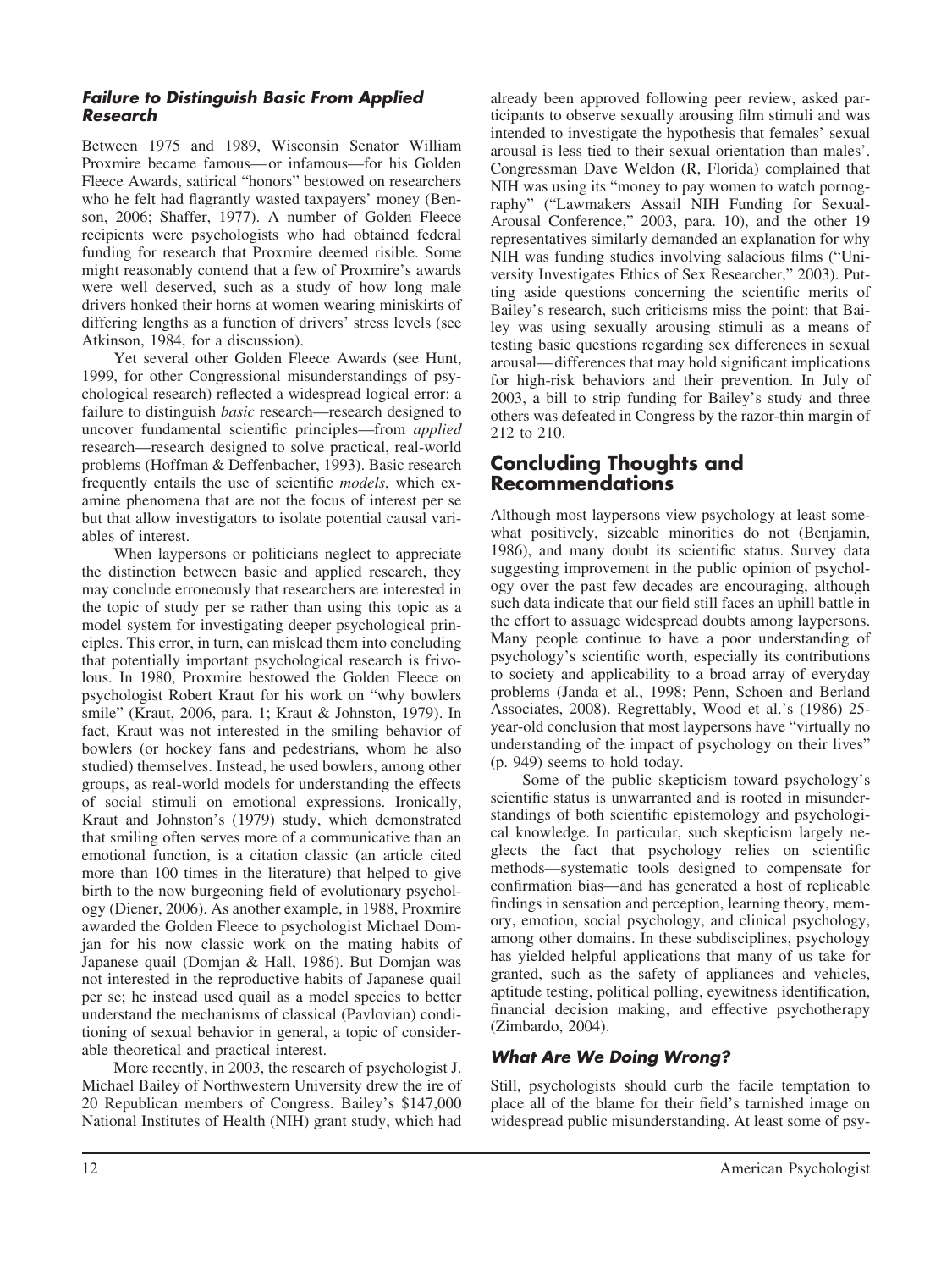chology's negative reputation appears to be deserved, as large pockets of the field, especially those pertaining to psychotherapy, remain mired in unscientific practices (Dawes, 1994; Lilienfeld et al., 2003). As Meehl (1993) noted, professional psychology has failed to "clean up [its] clinical act and provide . . . students with role models of scientific thinking" (p. 729). Moreover, the continued resistance on the part of some of our field's leaders to adopting evidence-based practices may hamper efforts to enhance psychology's blemished public image. Perhaps understandably, many laypersons are less familiar with psychology's scientific accomplishments (Zimbardo, 2004) than with its highly visible public embarrassments, such as the recovered memory debacle of the 1990s, which spotlighted many psychologists' use of suggestive and potentially harmful therapeutic techniques (Garry & Hayne, 2006). Moreover, the public face of psychology is often represented not by psychological scientists but by flashy media personalities who have routinely put forth psychological claims that have minimal scientific grounding (Stanovich, 2009).

Exacerbating the problem, many psychological researchers, practitioners, and teachers have been reluctant to devote any of their time to disseminating good science to the public, combating bad science, and correcting misconceptions of their field (Benjamin, 2003). When it comes to confronting the threats posed by questionable science or pseudoscience, academicians have typically stayed out of the fray, preferring to concentrate on their research, grant seeking, and teaching (Lilienfeld, 1998). This reluctance to confront pseudoscience in the public arena is understandable given the mounting pressures on university and college psychologists to publish peer-reviewed articles and obtain federal funding, but it has come at a dear cost: their field's poor public image.

All of this leads to several concluding recommendations, some individual, others institutional. The two sets of recommendations are by no means mutually exclusive, but because they differ in emphasis and strategy, I separate them here.

### *Individual-Level Recommendations*

First, psychologists must play a more active role in educating laypersons about their discipline's scientific side and in confronting their discipline's smaller but more publicly conspicuous nonscientific side (see Olson, 2009, for recommendations for communicating science to laypersons). To do so, they must be willing to venture out occasionally of their laboratories, therapy rooms, and classrooms to communicate scientific psychology to the public. For example, perhaps because pharmacological companies are blessed with much larger advertising budgets than psychologists, the public probably underestimates the efficacy of evidence-based psychotherapies relative to medications for depression and several other conditions (Nordal, 2010). Clinical psychologists therefore have a valuable role to play in educating mental health consumers about the substantial research base for psychotherapy.

Just as important, within academia, administrators and department chairs must be willing to reward, not punish, faculty who take the time and effort to disseminate psychological science to the public. Although there are few formal data in this regard, most suggest that a negative attitude toward popularization is prevalent in academia. In a national survey of 287 social and physical scientists (percentages for these two groups were not separated in the analyses), Dunwoody and Ryan (1985) found that 67% agreed that "scientists are not rewarded within the scientific community for having their work reported in the popular media" (p. 32), and 47% agreed that "scientists who allow their work to be publicized in the popular media are more likely to be criticized than praised by their peers" (p. 32). More recently, in their critique of the "anti-popularization sentiment" (p. 77) common in the science world, Mooney and Kirshenbaum (2009) offered a number of examples of the "Carl Sagan phenomenon," in reference to the eminent Cornell University astrophysicist, science writer, and media personality who was "persecuted during his lifetime by much of the scientific establishment for being too much of a 'popularizer'" (p. 77).

Still, there are encouraging signs that the trend away from the popularization of psychology by psychological scientists may gradually be reversing. In recent years, a number of prominent academic psychologists, such as Steven Pinker (2002), Daniel Gilbert (2006), Daniel Ariely (2008), and Christopher Chabris and Daniel Simons (Chabris & Simons, 2010), have written successful trade books for the general public that portray psychological findings in an accurate and engaging fashion. Perhaps the tide is turning, but it is too early to tell.

Second, when explaining psychological findings to the general public, psychologists must remain cognizant of the fact that many misconstruals of the subject matter stem from what we might term *understandable misunderstandings.* Because psychology is part and parcel of our everyday lives and is subjectively immediate (Keil et al., 2010), many laypersons assume it to be intuitively obvious. Yet such intuitiveness is frequently deceptive, because it may be associated with various illusions of understanding marked by the sense that we comprehend things better than we do (Chabris & Simons, 2010). For example, Rozenblit and Keil (2002; see also Lawson, 2006) found that many people believe they understand the workings of everyday appliances, such as toilets, zippers, and sewing machines, far better than they actually do. If such findings generalize to the human mind, they may suggest a similar tendency on the part of many laypersons to be much more confident in their understanding of basic psychological principles than is warranted.

In any case, when attempting to rebut criticisms of our work in the public square, we must recognize that merely pointing out the merits of our research projects will often be insufficient. We must also be prepared to acknowledge the understandable bases for skepticism of our investigations, such as the views that psychology is mostly commonsense knowledge or usually trivial in real-world importance. For example, when confronting policymakers'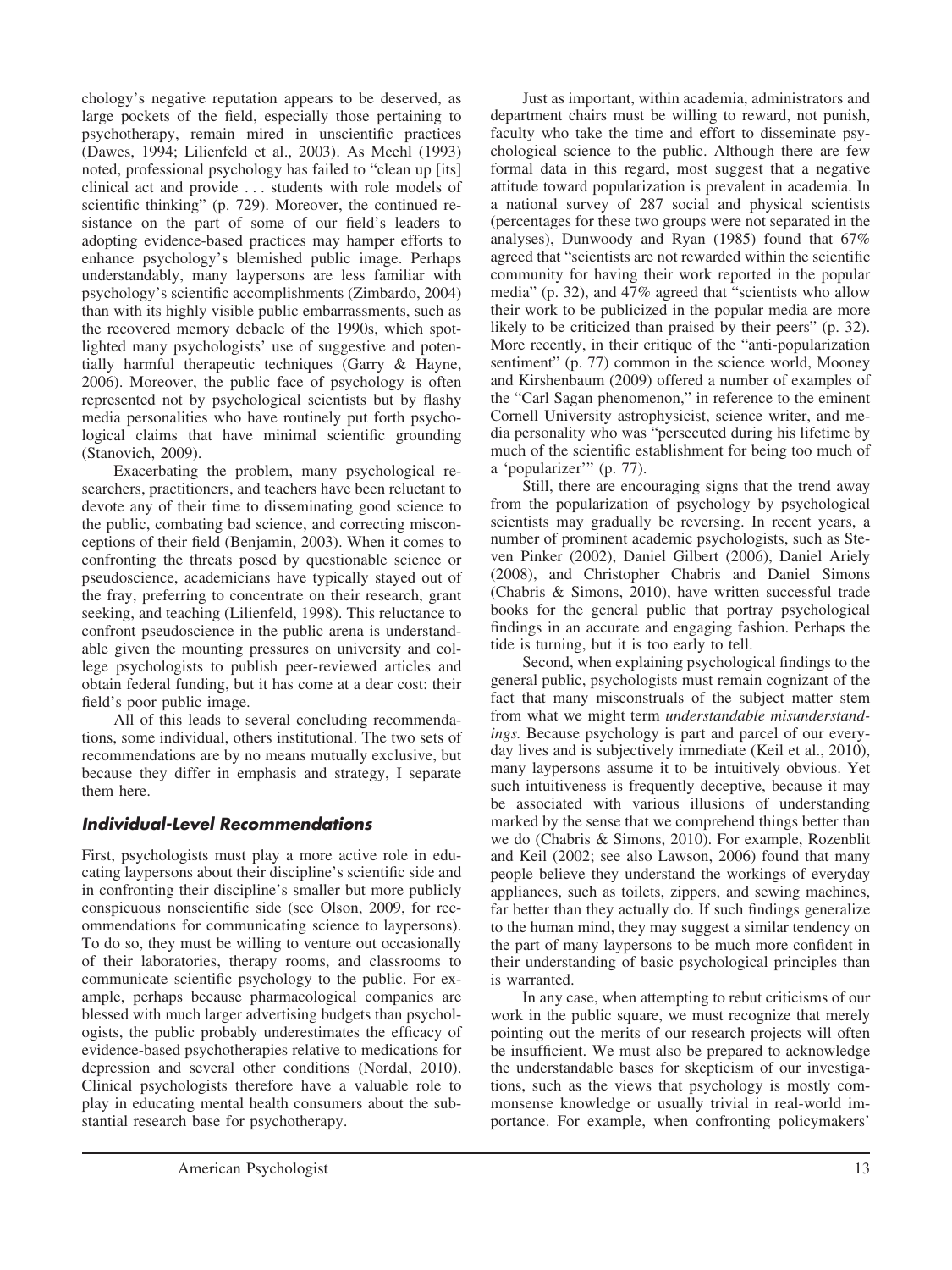claims that "this is all obvious," we may need to explain that many psychological findings seem self-evident but only in retrospect, and remind them of the scores of counterintuitive results yielded by psychological research. When addressing concerns that our findings are exceedingly unlikely to be pragmatically useful, we may need to remind policymakers that basic psychological research on learning, memory, sensation, perception, and the like has led to unanticipated benefits across a host of applied domains, and we should be prepared to illustrate this point with easily grasped examples. Or when responding to complaints that our research is frivolous, we must be prepared to explain the distinction between basic and applied research and to note that psychological scientists frequently use model systems as vehicles for understanding much broader psychological phenomena. More generally, rather than reflexively viewing policymakers' mistrust of psychological research as stemming from "anti-intellectualism" (e.g., Shaffer, 1977, p. 814), it may be more profitable to conceive of it as a gap in understanding regarding how psychological scientists approach, obtain, and apply knowledge. This gap, it is worth noting, is attributable in part to our field's collective failure to effectively articulate the methods and fruits of psychological science to the public.

Third, although thoughtful debates concerning the best means of operationalizing evidence-based practice (J. D. Herbert, 2003; Westen et al., 2005) should continue, practitioners within the applied fields of psychology (e.g., clinical, counseling, school) would be well advised to become less tolerant of pseudoscience and more willing to ground their practices in replicated research evidence. Perhaps running counter to the stereotypes of some academicians, surveys of practicing clinicians offer reason for cautious optimism in this regard. Such surveys reveal that large pluralities or even majorities are favorable to the concept of evidence-based treatments, including manualized therapies, and to incorporating at least some of them in their practices (e.g., Addis & Krasnow, 2000; McGovern, Fox, Xie, & Drake, 2004), although many are not persuaded that they can readily apply these interventions to their everyday clinical work. Therefore, clinical researchers must be willing to spend more of their time communicating their findings regarding therapeutic efficacy to practitioners and to addressing practitioners' concerns regarding the transportability of psychotherapies to real-world practice settings. If they were to do so, they might often find a more receptive audience than they anticipated.

#### *Institutional-Level Recommendations*

These individual-level recommendations, although important, are probably not sufficient to address the problem of public skepticism toward psychology's scientific basis. An APA Presidential Task Force recently outlined several recommendations for enhancing the "recognition of psychology as a science and as a STEM discipline" (APA 2009 Presidential Task Force on the Future of Psychology as a STEM Discipline, 2010, p. 15), including public education campaigns to better inform laypersons regarding the applied value of psychological science, capitalizing on news events that highlight psychology's contributions to society, increasing collegial interchanges between psychologists and scientists in traditional STEM disciplines, and expanding advocacy efforts to include psychology in STEM training programs. I echo all of these recommendations but wish to go further in proposing that our professional organizations take the lead in bringing about three more fundamental changes in the profession.

First, APA, APS, and other major professional organizations must step up their efforts to include psychological scientists—including researchers, scientifically rigorous practitioners, and teachers—in regular media coverage. As it now stands, television stations typically turn not to research psychologists or scientifically minded psychotherapists but to physicians (e.g., Dr. Sanjay Gupta, Dr. Drew Pinsky) or pop psychologists to comment on psychological news stories. To the extent that we can encourage scientifically informed psychologists to serve as media point persons for psychology news stories, the public perception of our discipline as a science may be markedly enhanced.

Second, professional organizations must help the general public to better grasp the distinctions between psychology and allied professions. As noted earlier, data on role diffusion (Schindler et al., 1987) suggest that the public often perceives psychology as similar to psychiatry and related practice fields and does not appreciate psychological science's unique contribution to alleviating mental health ailments or broader societal problems. In response to these misperceptions, professional organizations must continually underscore the point that trained psychologists are virtually unparalleled among rival professions in one crucial respect: our ability to apply scientific reasoning and rigorous methodology to assessing, evaluating, and alleviating human problems, whether they be mental health difficulties, such as depression or anxiety disorders, or broader societal difficulties, such as prejudice or blind obedience (see also N. Hayes, 1996; McFall, 1991). To do so, professional organizations must focus squarely on making clearer distinctions among helping professions and whenever possible avoid blurring them. For the past 15 years or so, APA has made achieving prescriptive authority a major goal for practicing psychologists. The merits or demerits of this proposal aside (see McGrath, 2010, and R. B. Stuart & Heiby, 2007, for arguments, both pro and con), APA must ensure that in pursuing prescription privileges and other practice rights, it does not inadvertently cloud the already murky distinctions among mental health professions, especially psychology and psychiatry, in the public eye.

Third, professional psychological organizations need to be much clearer about not only what they are for, but also what they are against. By doing so, they can help to forge a more cohesive scientific identity in the public eye (see also Dawes, 1995, on the distinction between *hortatory* and *minatory* standards of psychological practice). Specifically, APA, APS, and other organizations need to play a more active public role in distancing themselves from the plethora of therapeutic and assessment fads that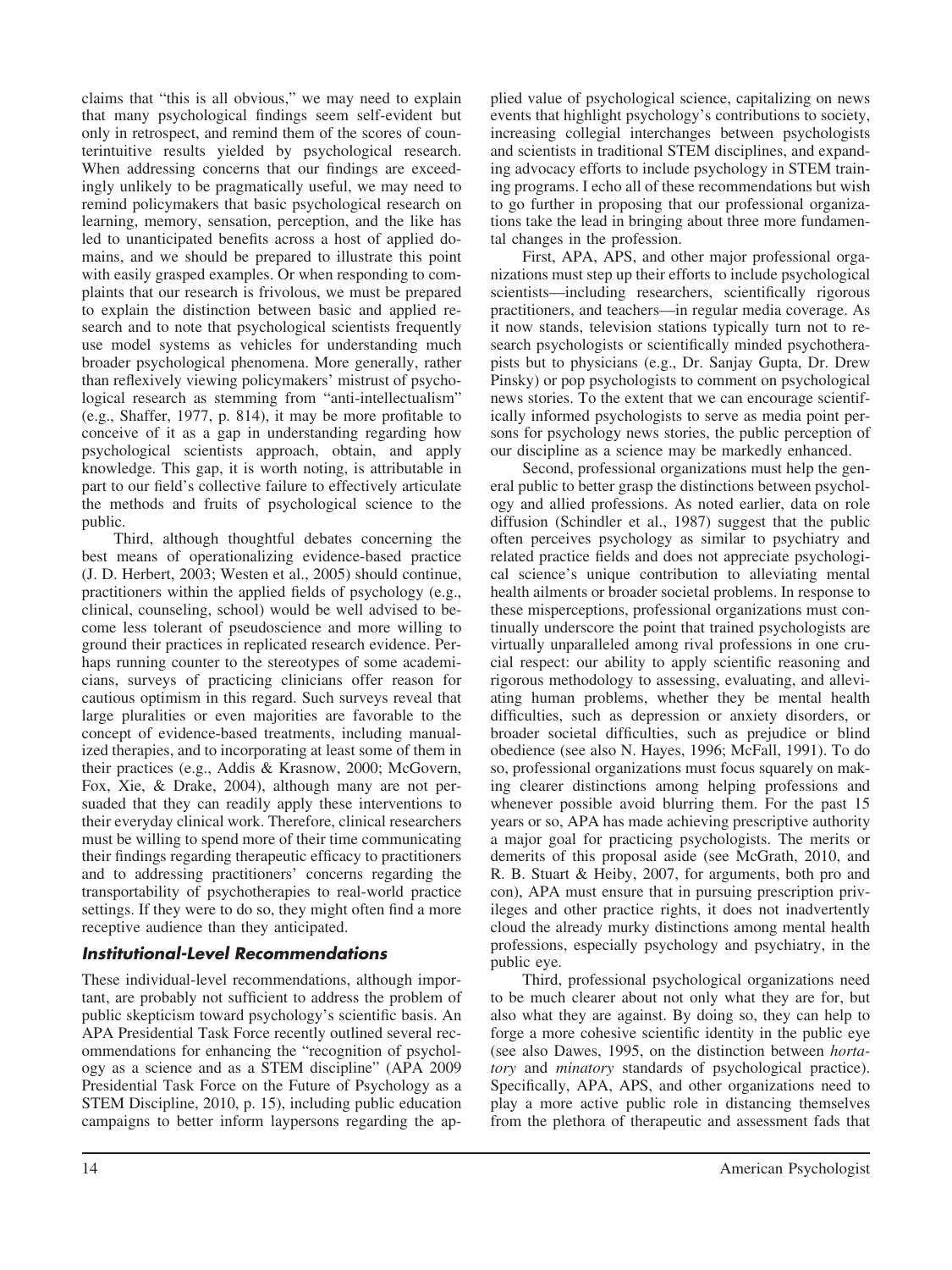are either poorly supported by scientific evidence or that blatantly contradict such evidence (Dawes, 1994; Lilienfeld et al., 2003). The social psychological literature on persuasion reminds us that by establishing unambiguous comparisons to alternatives ("We support X, but we oppose Y"; see Pratkanis, 2007), organizations can sharpen their message. In the case of psychology, professional organizations would enhance their scientific credibility—and more important, ultimately enhance the perceived legitimacy of psychology at large— by adopting not only visible public stances for science but also visible public stances against questionable science and blatant nonscience.

#### *Final Thoughts: Viewing Public Skepticism as Our Ally*

Rather than viewing public skepticism of psychology as our enemy, we might instead best regard it as our stalwart ally. Such skepticism may allow us to anticipate potential objections to our research by laypersons and policymakers and to make a more compelling case for our field's longterm social import. In this way, we can harness public skepticism as an opportunity to help us become more effective communicators of psychological science. A better understanding of the reasons for the public skepticism of psychology may also afford us a valuable window into the sources of deep-seated misconceptions regarding human nature and point us toward educational interventions to alleviate them.

Finally, public skepticism of psychology may provide us with a much needed impetus toward getting our clinical house in order and winnowing out the elements of our profession that are scientifically dubious, some of which have tarnished our hard-fought credibility. In this respect, public skepticism may be an imperfect but nonetheless informative barometer of our field's scientific status. Just as former New York City Mayor Ed Koch (1981) became famous for asking his constituents "How'm I doing?" as a means of gauging his performance, we as a field should continually be asking the general public "How are we doing?" and be prepared to take their critical feedback to heart if their answers are not to our liking.

#### **REFERENCES**

- Addis, M. E., & Krasnow, A. D. (2000). A national survey of practicing psychologists' attitudes toward psychotherapy treatment manuals. *Journal of Consulting and Clinical Psychology, 68,* 331–339. doi:10.1037/ 0022-006X.68.2.331
- American Psychological Association, Presidential Task Force on Evidence-Based Practice. (2006). Evidence-based practice in psychology. *American Psychologist, 61,* 271–285. doi:10.1037/0003-066X.61.4.271
- American Psychological Association, 2009 Presidential Task Force on the Future of Psychology as a STEM Discipline. (2010). *Psychology as a core science, technology, engineering, and mathematics (STEM) discipline.* Washington, DC: American Psychological Association. Retrieved from http://www.apa.org/science/about/psa/2010/08/stem-report .pdf
- American Psychological Association, Science Directorate. (2006). *Prepare now to prevail if your research is attacked: Self-defense for the psychological scientist.* Washington, DC: Author. Retrieved from http://www.apa.org/about/gr/science/advocacy/2006/self-defense.aspx
- Ariely, D. (2008). *Predictably irrational*: *The hidden forces that shape our decisions.* New York, NY: Harper-Collins.
- Arkowitz, H., & Lilienfeld, S. O. (2006a, April/May). Psychotherapy on trial. *Scientific American Mind, 17,* 42– 49. doi:10.1038/ scientificamericanmind0406-42
- Arkowitz, H., & Lilienfeld, S. O. (2006b, October/November). Do selfhelp books help? *Scientific American Mind, 17,* 90 –91. doi:10.1038/ scientificamericanmind1006-78
- Arkowitz, H., & Lilienfeld, S. O. (2009, October/November). The "Just do it" trap: Why Dr. Phil and Dr. Laura won't solve your problems. *Scientific American Mind, 20,* 64 – 65. doi:10.1038/scientificamerican mind0409-64
- Atkinson, R. C. (1984, January 7). *Psychology and the Golden Fleece.* Address presented at the annual conference of the National Institute on the Teaching of Psychology, Clearwater Beach, FL.
- Baker, T. B., McFall, R. M., & Shoham, V. (2009). Current status and future prospects of clinical psychology: Toward a scientifically principled approach to mental and behavioral health care. *Perspectives on Psychological Science, 9,* 67–103.
- Baratz, D. (1983). How justified is the "obvious" reaction? *Dissertation Abstracts International, 44/02B,* 6448. (UMI No. DA 8314435)
- Barkley, R. (2006, December). Dr. Phil and accuracy. *Monitor on Psychology, 37*(11), 4.
- Bartels, J. M., Hinds, R. M., Glass, L. A., & Ryan, J. J. (2009). Perceptions of psychology as a science among university students: The influence of psychology courses and major of study. *Psychological Reports, 105,* 383–388.
- Bauer, H. H. (1992). *Scientific literacy and the myth of the scientific method.* Urbana: University of Illinois Press.
- Becker, C. B., Zayfert, C., & Anderson, E. (2004). A survey of psychologists' attitudes towards and utilization of exposure therapy for PTSD. *Behaviour Research and Therapy, 42,* 277–292. doi:10.1016/S0005- 7967(03)00138-4
- Benjamin, L. T. (1986). Why don't they understand us? A history of psychology's public image. *American Psychologist, 41,* 941–946. doi: 10.1037/0003-066X.41.9.941
- Benjamin, L. T. (2003). Why can't psychology get a stamp? *Journal of Applied Psychoanalytic Studies, 5,* 443– 454. doi:10.1023/A: 1026071631669
- Benjamin, L. T. (2006, May). *Why are we keeping psychological science a secret*? Invited address at the annual convention of the Association for Psychological Science, New York, NY.
- Benjamin, L. T., Jr., & Bryant, W. H. M. (1997). A history of popular psychology magazines in America. In W. G. Bringmann, H. E. Lück, R. Miller, & C. E. Early (Eds.), *A pictorial history of psychology* (pp. 585–593). Carol Stream, IL: Quintessence.
- Benson, E. S. (2006). All that's gold does not glitter. *APS Observer, 19*(6),  $12 - 14$
- Berscheid, E. (1986). Mea culpas and lamentation: Sir Francis, Sir Isaac, and "The Slow Progress of Soft Psychology." In R. Gilmour & S. Duck (Eds.), *The emerging field of personal relationships* (pp. 267–287). Hillsdale, NJ: Erlbaum.
- Berwick, D. (2010). Nature or nurture—which is responsible for melanoma? *Skin Cancer Foundation.* Retrieved from http://www.skincancer .org/nature-or-nurture-which-is-responsible-for-melanoma.html
- Bloom, P., & Weisberg, D. S. (2007). Childhood origins of adult resistance to science. *Science, 316,* 996 –997. doi:10.1126/science.1133398
- Bohart, A. C. (2005). Evidence-based psychotherapy means evidenceinformed, not evidence-driven. *Journal of Contemporary Psychotherapy, 35,* 39 –53. doi:10.1007/s10879-005-0802-8
- Brooks, D. (2010, June 28). Bill Wilson's gospel. *The New York Times.* Retrieved from http://www.nytimes.com/2010/06/29/opinion/29brooks .html
- Brown, L. T. (1983). Some more misconceptions about psychology among introductory psychology students. *Teaching of Psychology, 10,* 207–210. doi:10.1207/s15328023top1004\_4
- Calvin, W. H. (1996). *The cerebral code: Thinking a thought in the mosaics of the mind.* Cambridge, MA: MIT Press.
- Chabris, C., & Simons, D. (2010). *The invisible gorilla*: *And other ways our intuitions deceive us.* New York, NY: Crown.
- Chalmers, D. (2006). Strong and weak emergence. In P. Clayton & P. Davies (Eds.), *The re-emergence of emergence: The emergentist hy-*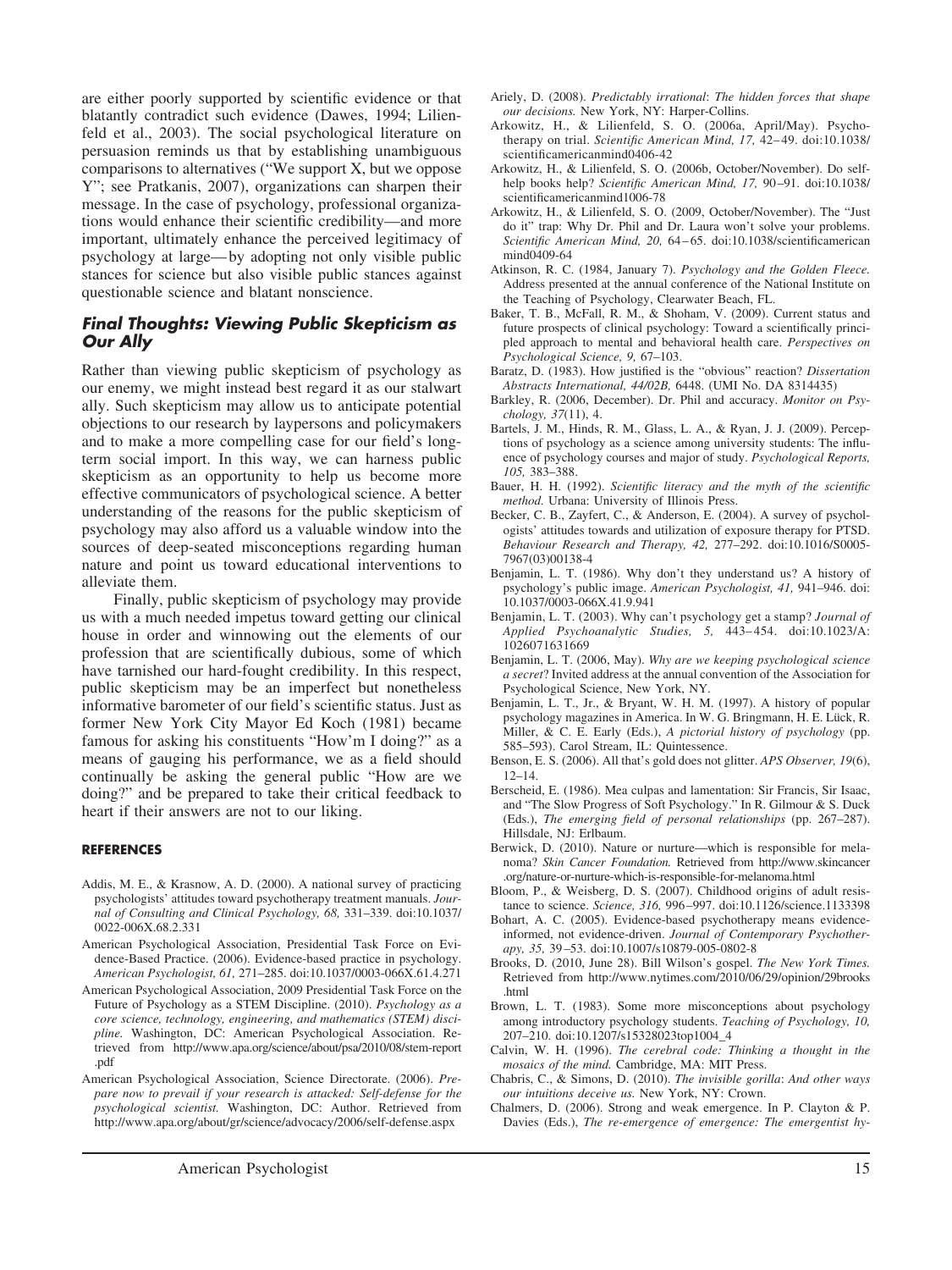*pothesis from science to religion* (pp. 244 –254). Oxford, England: Oxford University Press.

- Chambless, D. L., & Hollon, S. (1998). Defining empirically supported therapies. *Journal of Consulting and Clinical Psychology, 66,* 7–18. doi:10.1037/0022-006X.66.1.7
- Chambless, D. L., & Ollendick, T. H. (2001). Empirically supported psychological interventions: Controversies and evidence. *Annual Review of Psychology, 52,* 685–716. doi:10.1146/annurev.psych.52.1.685
- Chapman, L. J., & Chapman, J. P. (1967). Genesis of popular but erroneous diagnostic observations. *Journal of Abnormal Psychology, 72,* 193–204. doi:10.1037/h0024670
- Churchland, P. M. (1984). *Matter and consciousness.* Cambridge, MA: MIT Press.
- Cohen, J. (1990). Things I have learned (so far). *American Psychologist, 45,* 1304 –1312. doi:10.1037/0003-066X.45.12.1304
- Cohen, J. (1994). The earth is round ( $p < .05$ ). *American Psychologist*, 49, 997–1003. doi:10.1037/0003-066X.49.12.997
- Coon, D. J. (1992). Testing the limits of sense and science: American experimental psychologists combat spiritualism, 1880 –1920. *American Psychologist, 47,* 143–151. doi:10.1037/0003-066X.47.2.143
- Cronbach, L. J. (1975). Beyond the two disciplines of scientific psychology. *American Psychologist, 30,* 116 –127. doi:10.1037/h0076829
- David, D., & Montgomery, G. (in press). The scientific status of psychotherapies: A new evaluative framework for evidence-based psychosocial interventions. *Clinical Psychology*: *Science and Practice.*
- Dawes, R. M. (1994). *House of cards*: *Psychology and psychotherapy built on myth.* New York, NY: Free Press.
- Dawes, R. M. (1995). Standards of practice. In S. C. Hayes, V. M. Follette, R. M. Dawes, & K. E. Grady (Eds.), *Scientific standards of psychological practice* (pp. 31-43). Reno, NV: Context Press.
- Dawes, R. M., Faust, D., & Meehl, P. E. (1989, March 31). Clinical versus actuarial judgment. *Science, 243,* 1668 –1674. doi:10.1126/science .2648573
- Dennett, D. C. (1995). *Darwin's dangerous idea.* New York, NY: Simon & Schuster.
- Diener, E. (2006). Why Robert Kraut smiles. *APS Observer, 19*(6), 15, 32.
- Domjan, M., & Hall, S. (1986). Sexual dimorphism in the social proximity behavior of Japanese quail. *Journal of Comparative Psychology, 100,* 68 –71. doi:10.1037/0735-7036.100.1.68
- Dunwoody, S., & Ryan, M. (1985). Scientific barriers to the popularization of science in the mass media. *Journal of Communication, 35,* 26 – 42. doi:10.1111/j.1460-2466.1985.tb01882.x
- Emery, C., & Lilienfeld, S. O. (2004). The validity of child sexual abuse survivor checklists in the popular psychology literature: A Barnum effect? *Professional Psychology: Research and Practice, 35,* 268 –274. doi:10.1037/0735-7028.35.3.268
- Farberman, R. K. (1997). Public attitudes about psychologists and mental health care: Research to guide the American Psychological Association public education campaign. *Professional Psychology: Research and Practice, 28,* 128 –136. doi:10.1037/0735-7028.28.2.128
- Feynman, R. P. (1995). *Six easy pieces*: *Essentials of physics explained by its most brilliant teacher.* Pasadena, CA: California Institute of Technology.
- Fiske, S. T., & Taylor, S. E. (1984). *Social cognition.* Reading, MA: Addison-Wesley.
- Fox, R. E. (2000). The dark side of evidence-based treatment. *Practitioner Focus, 12*(2), 5.
- Freiheit, S. R., Vye, D., Swan, R., & Cady, M. (2004). Cognitivebehavioral therapy for anxiety: Is dissemination working? *The Behavior Therapist, 27,* 25–32.
- Furedy, J. J. (2005). *The polygraph is merely a psychological rubber hose, not a way of detecting deception* [Online forum letter]. Retrieved from https://antipolygraph.org/articles/article-045.shtml
- Furnham, A. (1988). *Lay theories*: *Everyday understanding of problems in the social sciences.* Oxford, England: Pergamon Press.
- Furnham, A. (2002). *All in the mind: The essence of psychology.* Chichester, England: Wiley.
- Gage, N. L. (1991). The obviousness of social and educational research results. *Educational Researcher, 20,* 10 –16.
- Gambrill, E. (2005). *Critical thinking in clinical practice: Improving the quality of judgments and decisions* (2nd ed.). New York, NY: Wiley.
- Garry, M., & Hayne, H. (2006). *Do justice and let the sky fall*: *Elizabeth*

*Loftus and her contributions to science, law, and academic freedom.* Hillsdale, NJ: Erlbaum.

- Gergen, K. J. (1973). Social psychology as history. *Journal of Personality and Social Psychology, 26,* 309 –320. doi:10.1037/h0034436
- Ghaemi, S. N. (2009). *A clinician's guide to statistics and epidemiology in mental health*: *Measuring truth and uncertainty.* New York, NY: Cambridge University Press. doi:10.1017/CBO9780511581250
- Gilbert, D. (2006). *Stumbling on happiness.* New York, NY: Alfred J. Knopf.
- Gilovich, T. (1991). *How we know what isn't so: The fallibility of human reason in everyday life.* New York, NY: Free Press.
- Gombrich, E. H. (1979). *The sense of order*: *A study in the psychology of decorative art.* Ithaca, NY: Cornell University Press.
- Gould, R. A., & Clum, G. A. (1993). A meta-analysis of self-help treatment approaches. *Clinical Psychology Review, 13,* 169 –186. doi: 10.1016/0272-7358(93)90039-O
- Grasha, A. F. (1997). *Practical applications of psychology* (4th ed.). Englewood Cliffs, NJ: Prentice Hall.
- Gray, J. (1992). *Men are from Mars, women are from Venus.* New York, NY: HarperCollins.
- Green, J. P., Page, R. A., Rasekhy, R., Johnson, I. K., & Bernhardt, S. E. (2006). Cultural views and attitudes about hypnosis: A survey of college students across four countries. *International Journal of Clinical and Experimental Hypnosis, 54,* 263–280. doi:10.1080/ 00207140600689439
- Grove, W. M., & Meehl, P. E. (1996). Comparative efficiency of informal (subjective, impressionistic) and formal (mechanical, algorithmic) prediction procedures: The clinical–statistical controversy. *Psychology, Public Policy, and Law, 2,* 293–323. doi:10.1037/1076-8971.2.2.293
- Guest, L. (1948). The public's attitudes toward psychologists. *American Psychologist, 3,* 135–139. doi:10.1037/h0057512
- Guze, S. B. (1989). Biological psychiatry: Is there any other kind? *Psychological Medicine, 19,* 315–323. doi:10.1017/S0033291700012356
- Hartwig, S. G., & Delin, C. (2003). How unpopular we are? Reassessing psychologists' public image with different measures of favourability. *Australian Psychologist, 38,* 68 –72. doi:10.1080/ 00050060310001707047
- Hayes, N. (1996). What makes a psychology graduate distinctive? *European Psychologist, 1,* 130 –134. doi:10.1027/1016-9040.1.2.130
- Hayes, S. C. (2004). Falsification and the protective belt surrounding entity-postulating theories. *Applied and Preventive Psychology, 11,* 35–37. doi:10.1016/j.appsy.2004.02.004
- Hedges, L. V. (1987). How hard is hard science, how soft is soft science? The empirical cumulativeness of research. *American Psychologist, 42,* 443– 455. doi:10.1037/0003-066X.42.5.443
- Hempel, C. G. (1942). The function of general laws in history. *Journal of Philosophy, 39,* 35– 48. doi:10.2307/2017635
- Hempel, C. G., & Oppenheim, P. (1948). Studies in the logic of explanation. *Philosophy of Science, 15*(2), 135–175.
- Herbert, J. D. (2003). The science and practice of empirically supported therapies. *Behavior Modification, 27,* 412–430. doi:10.1177/0145445503027003008
- Herbert, W. (2010). *On second thought*: *Outsmarting your brain's hardwired habits.* New York, NY: Crown.
- Hill, A. B. (1962). *Statistical methods in clinical and preventive medicine.* New York, NY: Oxford University Press.
- Hirai, M., & Clum, G. A. (2006). A meta-analytic study of self-help interventions for anxiety disorders. *Behavior Therapy, 37,* 99 –111. doi:10.1016/j.beth.2005.05.002
- Hoffman, R. R., & Deffenbacher, K. A. (1993). An ecological analysis of the relations of basic and applied science. *Ecological Psychology, 5,* 315–352. doi:10.1207/s15326969eco0504\_3
- Horgan, J. (2005, August 12). In defense of common sense. *The New York Times*. Retrieved from http://www.nytimes.com/2005/08/12/opinion/  $12$ horgan.html?\_r=1
- Hoshmand, L. T., & Polkinghorne, D. (1992). Redefining the science– practice relationship and professional training. *American Psychologist, 47,* 55– 66. doi:10.1037/0003-066X.47.1.55
- Howard, G. (1993). When psychology looks like a "soft" science, it's for good reason! *Journal of Theoretical and Philosophical Psychology, 13,* 42– 47. doi:10.1037/h0091107
- Hunsberger, P. H. (2007). Reestablishing clinical psychology's subjective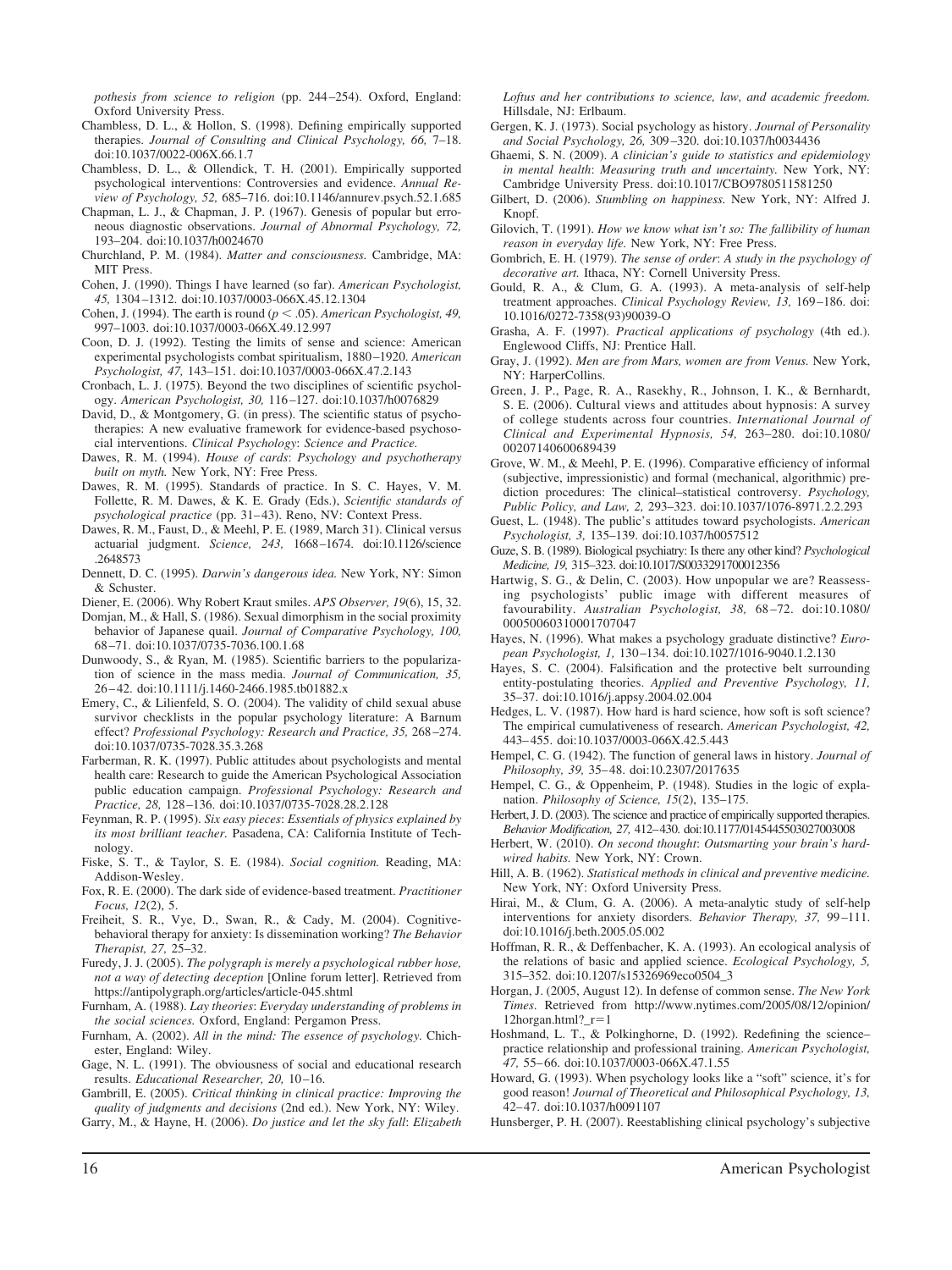core. *American Psychologist, 62,* 614 – 615. doi:10.1037/0003- 066X62.6.614

- Hunt, M. (1999). *The new know-nothings*: *The political foes of the scientific study of human nature.* New Brunswick, NJ: Transaction.
- Hyde, J. S. (2005). The gender similarities hypothesis. *American Psychologist, 60,* 581–592. doi:10.1037/0003-066X.60.6.581
- Jacquette, D. (1994). *Philosophy of mind.* Englewood Cliffs, NJ: Prentice-Hall.
- Janda, L. H., England, K., Lovejoy, D., & Drury, K. (1998). Attitudes toward psychology relative to other disciplines. *Professional Psychology*: *Research and Practice, 29,* 140 –143. doi:10.1037/0735- 7028.29.2.140
- Kabatznick, R. (1984). *The public's perception of psychology*: *Attitudes of four selected groups* (Unpublished doctoral dissertation). City University of New York, New York, NY.
- Kassam, K. S., Gilbert, D. T., Swencionis, J. K., & Wilson, T. D. (2009). Misconceptions of memory: The Scooter Libby effect. *Psychological Science, 20,* 551–552. doi:10.1111/j.1467-9280.2009.02334.x
- Kazdin, A. E. (2003). *Research design in clinical psychology* (4th ed.). Needham Heights, MA: Allyn & Bacon.
- Keil, F. C., Lockhart, K. L., & Schlegel, E. (2010). A bump on a bump? Emerging intuitions concerning the relative difficulty of the sciences. *Journal of Experimental Psychology: General, 139,* 1–15. doi:10.1037/ a0018319
- Kelley, H. H. (1992). Common-sense psychology and scientific psychology. *Annual Review of Psychology, 43,* 1–24. doi:10.1146/annurev .ps.43.020192.000245
- Kendler, K. S. (2005). Toward a philosophical structure for psychiatry. *American Journal of Psychiatry, 162,* 433– 440. doi:10.1176/appi .ajp.162.3.433
- Kessler, R. C., Soukup, J., Davis, R., Foster, D., Wilkey, S., Van Rompay, M., & Eisenberg, D. (2001). The use of complementary and alternative therapies to treat anxiety and depression in the United States. *American Journal of Psychiatry, 158,* 289 –294. doi:10.1176/appi.ajp.158.2.289
- Kirsch, I. (2010). *The emperor's new drugs: Exploding the antidepressant myth.* London, England: The Bodley Head.
- Kluger, A. N., & Tikochinsky, J. (2001). The error of accepting the theoretical null hypothesis: The rise, fall, and resurrection of common sense hypotheses in psychology. *Psychological Bulletin, 127, 408–423*. doi:10.1037/0033-2909.127.3.408
- Koch, E. (1981). *How'm I doing? The wit and wisdom of Ed Koch.* New York, NY: Lion Books.
- Koch, S. (1969, March). Psychology cannot be a coherent science. *Psychology Today, 3*(4), 14, 64 – 68.
- Korn, J. H., & Lewandowski, M. E. (1981). The clinical bias in the career plans of undergraduates and its impact on students and the profession. *Teaching of Psychology, 8,* 149 –152. doi:10.1207/ s15328023top0803\_5
- Kraut, R. E. (2006, June). Why bowlers smile. *APS Observer.* Retrieved from http://www.psychologicalscience.org/observer/getArticle.cfm?id=1999
- Kraut, R. E., & Johnston, R. E. (1979). Social and emotional messages of smiling: An ethological approach. *Journal of Personality and Social Psychology, 37,* 1539 –1553. doi:10.1037/0022-3514.37.9.1539
- Kruger, J., Wirtz, D., & Miller, D. (2005). Counterfactual thinking and the first instinct fallacy. *Journal of Personality and Social Psychology, 88,* 725–735. doi:10.1037/0022-3514.88.5.725
- Lacasse, J. R., & Leo, J. (2005). Serotonin and depression: A disconnect between the advertisements and the scientific literature. *PLoS Medicine, 2*(12), e392. doi:10.1371/journal.pmed.0020392
- Lawmakers assail NIH funding for sexual-arousal conference. (2003, June 23). *The Washington Times.* Retrieved from http://www.washingtontimes .com/news/2003/jun/23/20030623-102147-8935r/print/
- Lawson, R. (2006). The science of *cycology*: Failures to understand how everyday objects work. *Memory & Cognition, 34,* 1667–1675. doi: 10.3758/BF03195929
- Leach, C. (2010, March 7). Myths indeed [Review of the book *50 great myths of popular psychology: Shattering widespread misconceptions about human behavior,* by S. O. Lilienfeld, S J. Lynn, J. Ruscio, & B. L. Beyerstein]. Retrieved from http://www.amazon.com/ Great-Myths-Popular-Psychology-Misconceptions/product-reviews/ 1405131128?pageNumber4
- Lenz, M. A., Ek, K., & Mills, C. A. (2009, March 26). *Misconceptions in*

*psychology.* Presentation at the 4th Midwest Conference on Professional Psychology, Owatanna, Minnesota.

- Levant, R. F. (2004). The empirically validated treatments movement: A practitioner/educator perspective. *Clinical Psychology*: *Science and Practice, 11,* 219 –224. doi:10.1093/clipsy/bph075
- Levy, S. E., & Hyman, S. L. (2003). Use of complementary and alternative treatments for children with autism spectrum disorders is increasing. *Pediatric Annals, 32,* 685– 691.
- Lilienfeld, S. O. (1998). Pseudoscience in contemporary clinical psychology: What it is and what we can do about it. *The Clinical Psychologist, 51,* 3–9.
- Lilienfeld, S. O. (2002). When worlds collide: Social science, politics, and the Rind et al. (1998) child sexual abuse meta-analysis. *American Psychologist, 57,* 176 –188. doi:10.1037/0003-066X.57.3.176
- Lilienfeld, S. O. (2007). Cognitive neuroscience and reductionism: Legitimate versus illegitimate reductionism and five challenges. *Cognitive Therapy and Research, 31,* 263–272. doi:10.1007/s10608-007-9127-0
- Lilienfeld, S. O. (2010). Can psychology become a science? *Personality and Individual Differences, 49,* 281–288. doi:10.1016/j.paid.2010.01 .024
- Lilienfeld, S. O., & Landfield, K. (2008). Issues in diagnosis: Categorical versus dimensional. In W. E. Craighead, L. Craighead, & D. Miklowitz (Eds.), *Psychopathology*: *Theory and research* (pp. 1–33). New York, NY: Wiley.
- Lilienfeld, S. O., Lynn, S. J., & Lohr, J. M. (Eds.). (2003). *Science and pseudoscience in clinical psychology.* New York, NY: Guilford Press.
- Lilienfeld, S. O., Lynn, S. J., Namy, L., & Woolf, N. (2011). *Psychology*: *From inquiry to understanding.* Boston, MA: Allyn & Bacon.
- Lilienfeld, S. O., Lynn, S. J., Ruscio, J., & Beyerstein, B. L. (2010). *50 great myths of popular psychology*: *Shattering widespread misconceptions about human behavior.* Chichester, England: Wiley-Blackwell.
- Lilienfeld, S. O., Wood, J. M., & Garb, H. N. (2006). Why questionable psychological tests remain popular. *Scientific Review of Alternative Medicine, 10, 6-15.*
- Loftus, E. F. (1997, September). Creating false memories. *Scientific American, 277*(3), 70 –75. doi:10.1038/scientificamerican0997-70
- Lykken, D. T. (1968). Statistical significance in psychological research. *Psychological Bulletin, 70,* 151–159. doi:10.1037/h0026141
- Lykken, D. T. (1991). What's wrong with psychology anyway? In D. Cicchetti & W. M. Grove (Eds.), *Thinking clearly about psychology: Vol. 1. Matters of public interest* (pp. 2–39). Minneapolis: University of Minnesota Press.
- Manzi, J. (2010, Summer). What social science does—and does not know. *City Journal, 20*(3). Retrieved from http://www.city-journal.org/ 2010/20\_3\_social-science.html
- Martin, G. N., Sadler, S. J., & Baluch, B. (1997). Individual group differences in the perception and knowledge of psychological research. *Personality and Individual Differences, 22,* 771–774. doi:10.1016/ S0191-8869(96)00256-5
- McCabe, D. P., & Castel, A. D. (2008). Seeing is believing: The effect of brain images on judgments of scientific reasoning. *Cognition, 107,* 343–352. doi:10.1016/j.cognition.2007.07.017
- McFall, R. M. (1991). Manifesto for a science of clinical psychology. *The Clinical Psychologist, 44*(6), 75– 88.
- McFall, R. M. (2000). Elaborate reflections on a simple manifesto. *Applied and Preventive Psychology, 9,* 5–21. doi:10.1016/S0962- 1849(05)80035-6
- McGovern, M. P., Fox, T. S., Xie, H., & Drake, R. E. (2004). A survey of clinical practices and readiness to adopt evidence-based practices: Dissemination research in an addiction treatment system. *Journal of Substance Abuse Treatment, 26,* 305–312. doi:10.1016/j.jsat.2004.03.003
- McGrath, R. E. (2010). Prescriptive authority for psychologists. *Annual Review of Clinical Psychology, 6,* 21– 47. doi:10.1146/annurev-clinpsy-090209-151448
- Meehl, P. E. (1971). Law and the fireside inductions: Some reflections of a clinical psychologist. *Journal of Social Issues, 27,* 65–100. doi: 10.1111/j.1540-4560.1971.tb00679.x
- Meehl, P. E. (1978). Theoretical risks and tabular asterisks: Sir Karl, Sir Ronald, and the slow progress of soft psychology. *Journal of Consulting and Clinical Psychology, 46,* 806 – 834. doi:10.1037/0022- 006X.46.4.806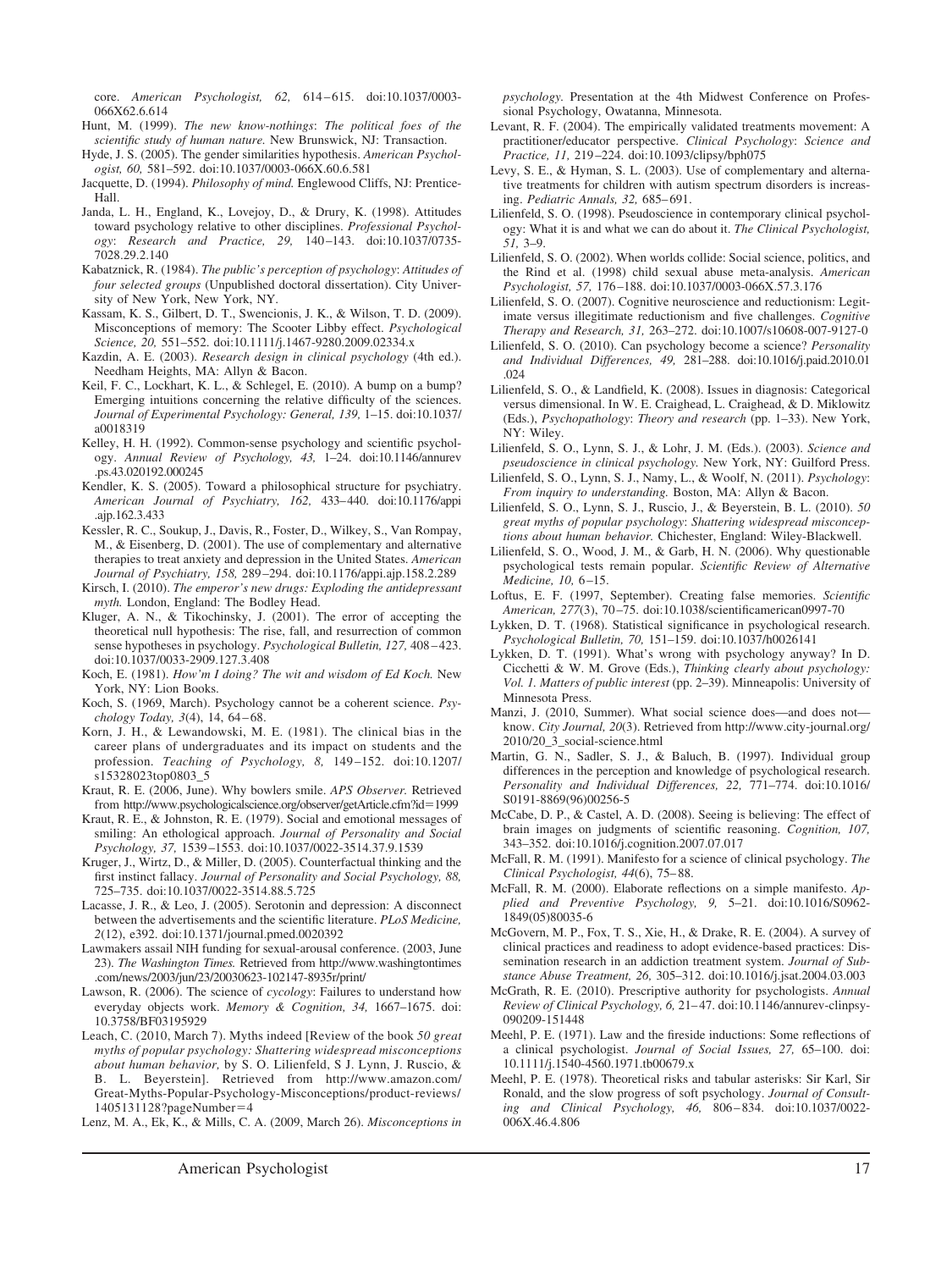- Meehl, P. E. (1993). Philosophy of science: Help or hindrance? *Psychological Reports, 72,* 707–733.
- Meehl, P. E., & Sellars, W. (1956). The concept of emergence. In H. Feigl & M. Scriven (Eds.), *Minnesota studies in the philosophy of science: Vol. 1. The foundations of science and the concepts of psychology and psychoanalysis* (pp. 239 –252). Minneapolis: University of Minnesota Press.
- Meyer, G. J., Finn, S. E., Eyde, L. D., Kay, G. G., Moreland, K. L., Dies, R. R., . . . Read, G. M. (2001). Psychological testing and psychological assessment: A review of evidence and issues. *American Psychologist, 56,* 128 –165. doi:10.1037/0003-066X.56.2.128
- Meyers, L. (2006, October). Behind the scenes of the "Dr. Phil" show. *Monitor on Psychology, 37*(9), 63. Retrieved from http://www.apa.org/ monitor/oct06/drphil.aspx
- Miller, B. (2007). Perspectives on psychiatric diagnosis. *Current Opinion in Pediatrics, 19,* 546 –547. doi:10.1097/MOP.0b013e3282efa054
- Miller, G. A. (2004). Another quasi-30 years of slow progress. *Applied* and Preventive Psychology, 11, 61-64. doi:10.1016/j.appsy.2004 .02.010
- Miller, G. A. (2010). Mistreating psychology in the decades of the brain. *Perspectives on Psychological Science, 5,* 716 –743. doi:10.1177/ 1745691610388774
- Mills, K. I. (2009, March). Getting beyond the couch: How does the general public view the science of psychology? *Monitor on Psychology, 40*(3), 28.
- Mooney, C., & Kirshenbaum, S. (2009). *Unscientific America*: *How scientific illiteracy threatens our future.* New York, NY: Basic Books.
- Munro, G. D. (2010). The scientific impotence excuse: Discounting belief-threatening scientific abstracts. *Journal of Applied Social Psychology, 40,* 579 – 600. doi:10.1111/j.1559-1816.2010.00588.x
- Myers, D. (1994). *Exploring social psychology.* New York, NY: McGraw-Hill.
- Nisbett, R. E., Fong, G. T., Lehman, D. R., & Cheng, P. W. (1987). Teaching reasoning. *Science*, 238, 625-631. doi:10.1126/science .3672116
- Nordal, K. (2009, October 8). Taking issue with Newsweek [Web log post]. Retrieved from http://www.yourmindyourbody.org/taking-issuewith-newsweek/
- Nordal, K. C. (2010). Where has all the psychotherapy gone? *Monitor on Psychology, 41*(10), 17.
- O'Donohue, W. T., Lilienfeld, S. O., & Fowler, K. A. (2007). Science is an essential safeguard against human error. In W. T. O'Donohue & S. O. Lilienfeld (Eds.), *The great ideas of clinical science: 17 principles that every mental health professional should understand* (pp. 3–27). New York, NY: Routledge.
- Olson, R. (2009). *Don't be such a scientist*: *Talking substance in an age of style.* Washington, DC: Island Press.
- Pallak, M. S., & Kilburg, R. R. (1986). Psychology, public affairs, and public policy: A strategy and review. *American Psychologist, 41,* 933– 940. doi:10.1037/0003-066X.41.9.933
- Penn, Schoen and Berland Associates. (2008). *American Psychological Association benchmark study.* New York, NY: Author.
- Pigliucci, M. (2010). *Nonsense on stilts*: *How to tell science from junk.* Chicago, IL: University of Chicago Press.
- Pinker, S. (2002). *The blank slate*: *The modern denial of human nature.* New York, NY: Viking.
- Polusny, M. A., & Follette, V. M. (1996). Remembering childhood sexual abuse: A national survey of psychologists' clinical practices, beliefs, and personal experiences. *Professional Psychology: Research and Practice, 27,* 41–52. doi:10.1037/0735-7028.27.1.41
- Poole, D. A., Lindsay, D. S., Memon, A., & Bull, R. (1995). Psychotherapy and the recovery of memories of childhood sexual abuse: U.S. and British practitioners' opinions, practices, and experiences. *Journal of Consulting and Clinical Psychology, 63,* 426 – 437. doi:10.1037/0022- 006X.63.3.426
- Prager, D. (2002, June 19). The commencement address I would give. *The Dennis Prager Show.* Retrieved from http://www.dennisprager .com/columns.aspx?g=7bbeb237-47bb-4caf-aa46-5bc6cfcf8e22&url= the\_commencement\_address\_i\_would\_give
- Pratkanis, A. R. (2007). Social influence analysis: An index of tactics. In A. R. Pratkanis (Ed.), *The science of social influence*: *Advances and future progress* (pp. 17– 82). Philadelphia, PA: Psychology Press.
- Price, M. P. (2011). Promoting psychology as a STEM discipline. *Monitor on Psychology, 42*(2), 32–36.
- Redding, R. E. (1998). How common-sense psychology can inform law and psycholegal research. *The University of Chicago Law School Roundtable, 5,* 107–142.
- Redding, R. E., & O'Donohue, W. T. (2009). The psychology of political correctness in higher education. In F. M. Hess, R. Maranto, & R. E. Redding (Eds.), *The politically correct university*: *Problems, scope, and reforms* (pp. 99 –120). Washington, DC: AEI Press.
- Rogers, M., & Smith, K. H. (1993). Public perceptions of subliminal advertising: Why practitioners shouldn't ignore this issue. *Journal of Advertising Research, 33,* 10 –18.
- Rosen, G. M., & Davison, G. C. (2003). Psychology should identify empirically supported principles of change (ESPs) and not trademarked therapies or other treatment packages. *Behavior Modification, 27,* 300 – 312. doi:10.1177/0145445503027003003
- Rosen, G. M., Glasgow, R. E., & Moore, T. E. (2003). Self-help therapy: The science and business of giving psychology away. In S. O. Lilienfeld, S. J. Lynn, & J. M. Lohr (Eds.), *Science and pseudoscience in clinical psychology* (pp. 399 – 424). New York, NY: Guilford Press.
- Rosenthal, G. T., McKnight, R. R., & Price, A. W. (2001). Who, what, how, and where the typical psychologist is ... the Profession of Psychology Scale. *Journal of Instructional Psychology, 28,* 220 –224.
- Rosenthal, G. T., Soper, B., Rachal, C., McKnight, R. R., & Price, A. W. (2004). The Profession of Psychology Scale: Sophisticated and naive students' responses. *Journal of Instructional Psychology, 31,* 202–205.
- Rozenblit, L., & Keil, F. C. (2002). The misunderstood limits of folk science: An illusion of explanatory depth. *Cognitive Science, 26,* 521– 562. doi:10.1207/s15516709cog2605\_1
- Ruscher, J. B., Fiske, S. T., & Schnake, S. B. (2000). The motivated tactician's juggling act: Compatible versus incompatible impression goals. *British Journal of Social Psychology, 39,* 241–256. doi:10.1348/ 014466600164453
- Ruspini, E. (2002). *Introduction to longitudinal research.* New York, NY: Routledge.
- Russell, G. W., & Dua, M. (1983). Lunar influences on human aggression. *Social Behavior and Personality, 11,* 41– 46. doi:10.2224/sbp.1983 .11.2.41
- Russell, M., & Silver, S. M. (2007). Training needs for the treatment of combat-related posttraumatic stress disorder: A survey of Department of Defense clinicians. *Traumatology, 13,* 4 –10. doi:10.1177/ 1534765607305440
- Schindler, F., Berren, M. R., Hannah, M. T., Beigel, A., & Santiago, J. M. (1987). How the public perceives psychiatrists, psychologists, nonpsychiatric physicians, and members of the clergy. *Professional Psychology*: *Research and Practice, 18,* 371–376. doi:10.1037/0735- 7028.18.4.371
- Schlessinger, L. (2000, March 15). Analysis of pedophilia junk science at its worst [Radio series broadcast]. Sherman Oaks, CA: Premiere Radio Networks.
- Schneider, I. (1987). The theory and practice of movie psychiatry. *American Journal of Psychiatry, 144,* 996 –1002.
- Schreiner, S. A. (2006, February 20). Truly, madly, deeply. *The New York Times,* A19.
- Shaffer, L. S. (1977). The Golden Fleece: Anti-intellectualism and social science. *American Psychologist, 32,* 814 – 823. doi:10.1037/0003- 066X.32.10.814
- Sherden, W. A. (1998). *The fortune sellers*: *The big business of buying and selling predictions.* New York, NY: Wiley.
- Shermer, M. (2002). *Why people believe weird things*: *Pseudoscience, superstition, and other confusions of our time.* New York, NY: Owl Books.
- Skinner, B. F. (1987). Whatever happened to psychology as the science of behavior? *American Psychologist, 42,* 780 –786. doi:10.1037/0003- 066X.42.8.780
- Solomon, S. S., & King, J. G. (1995). Influence of color on fire vehicle accidents. *Journal of Safety Research, 26,* 41– 48. doi:10.1016/0022- 4375(95)00001-1
- Stanovich, K. (2009). *How to think straight about psychology* (9th ed.). Boston, MA: Pearson.
- Stuart, H., & Arboleda-Florez, J. (2001). Community attitudes toward